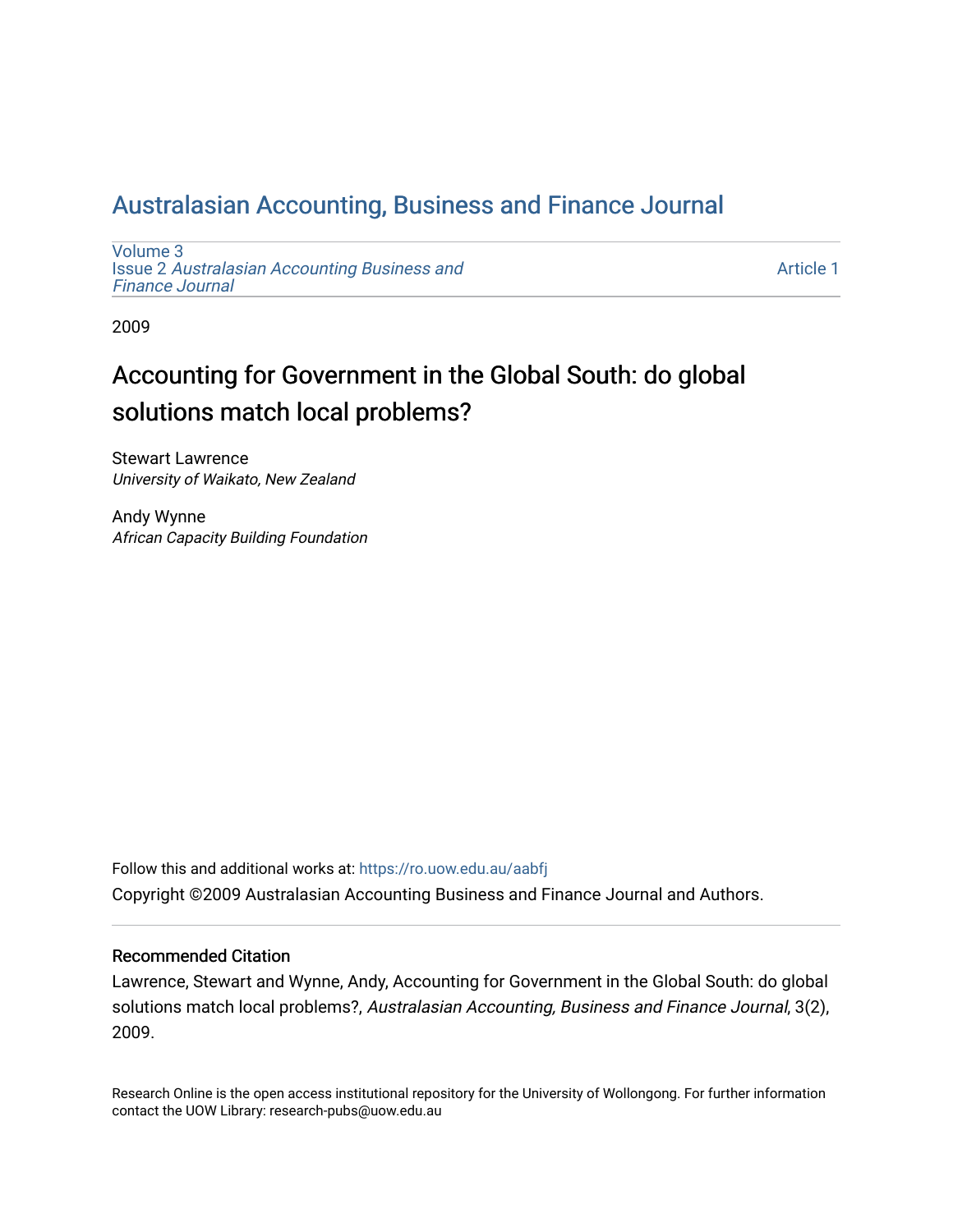## Accounting for Government in the Global South: do global solutions match local problems?

#### Abstract

This paper examines the impact of globalised accounting and economic reforms on the public sectors of less developed countries. Our interest is in the international institutions that have been instrumental in introducing common, global remedies which appear to be based on theoretical understandings as opposed to experience of the effects of their interventions. A growing concern is being expressed about such interventions, but there is a sparcity of reports from the field. We argue that a re-think is required of type of the public sector financial management reforms which the international financial institutions and the national aid agencies have been promoting across the Global South for the last decade or so.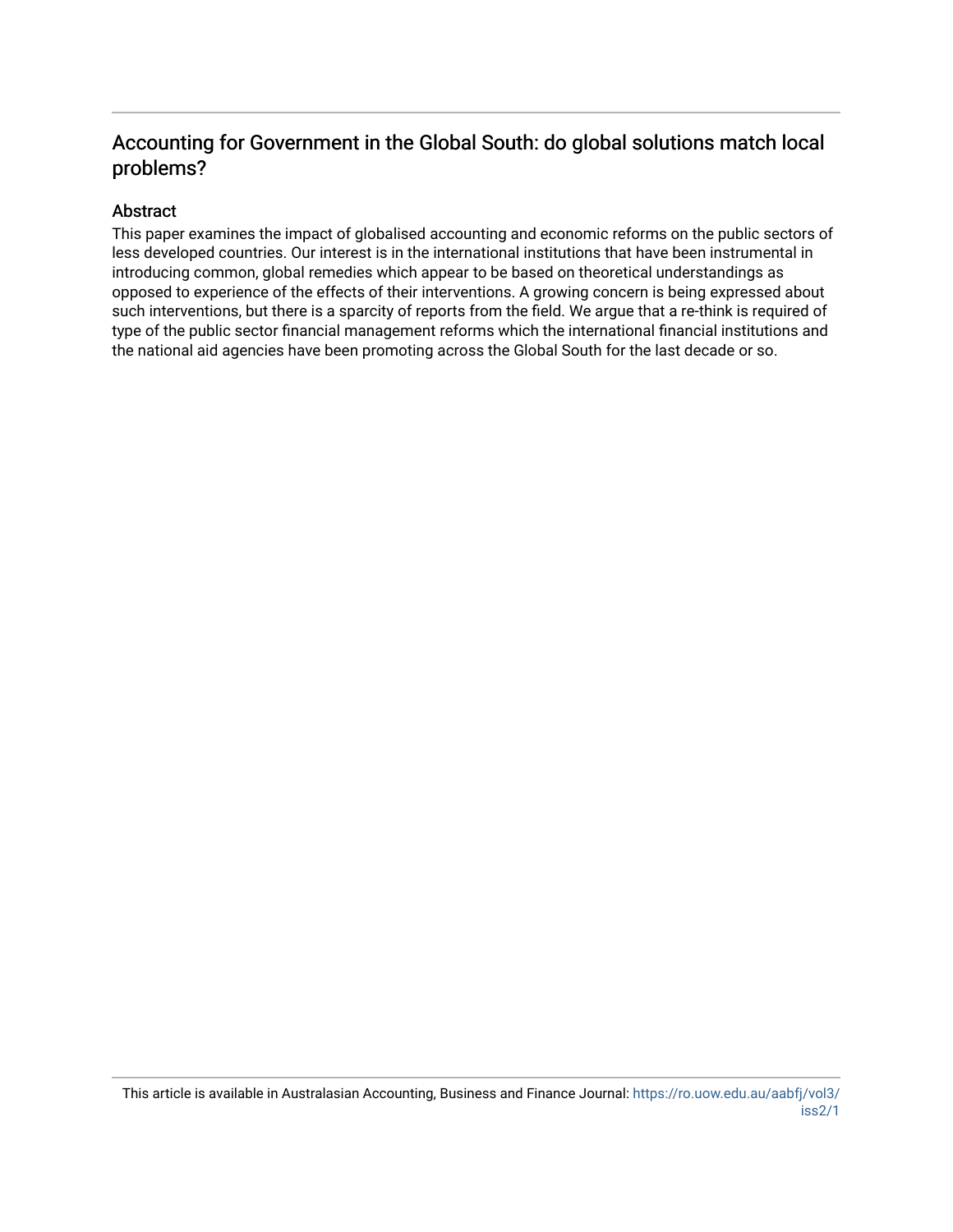

*The Australasian Accounting Business & Finance Journal, Lawrence & Wynne: Accounting for Government in the Global South. Vol.3, No.2. Page 1*.

# **Accounting for Government in the Global South: do global solutions match local problems?**

**Stewart Lawrence\*,** 

**University of Waikato** 

 **and** 

**Andy Wynne,** 

**African Capacity Building Foundation** 

#### **ABSTRACT**

This paper examines the impact of globalised accounting and economic reforms on the public sectors of less developed countries. Our interest is in the international institutions that have been instrumental in introducing common, global remedies which appear to be based on theoretical understandings as opposed to experience of the effects of their interventions. A growing concern is being expressed about such interventions, but there is a sparcity of reports from the field. We argue that a re-think is required of type of the public sector financial management reforms which the international financial institutions and the national aid agencies have been promoting across the Global South for the last decade or so.

#### *Keywords: public sector accounting; developing countries; global remedies*

\*Corresponding author. Stewartl@mngt.waikato.ac.nz

## **INTRODUCTION**

This paper examines the impact of globalised accounting and economic reforms on the public sectors of less developed countries; countries in which the majority of the world's population lives. According to the United Nations data, of the world's 6.1 billion people, 1.19billion live in "developed" countries, and 4.78 billion live "less-developed" countries (Nations, 2001). According to Neu (2001), mainstream accounting literature has paid scant attention to these poorer countries. Most research tends to be written from the perspective of, and in reverence for, first-world institutions and a wealthy sub-set of first-world population. Neu (ibid) argues therefore that accounting research has been insular and detached from the concerns of the majority of the world. As a consequence the voices of the people living in poverty (in developed and less developed countries) are ignored or even erased. Neu (2001) refers to such people as "subalterns"; those who do not have a voice. The purpose of this paper is to re-dress the balance. While we cannot claim to speak for the subalterns, we offer a sympathetic critique of the externally imposed reforms based on our experience in the field; experience of accounting in the poorer less-developed countries such as Africa and the Pacific nations. Over the last two decades, people living in the poorest countries have experienced debt crises, civil wars, coups, and on top of all that, externally imposed neo-liberal economic reforms. Accounting has been an integral part of those imposed "reforms". The results suggest that the reforms are not necessarily geared to the interests of the local populations who have had to endure them.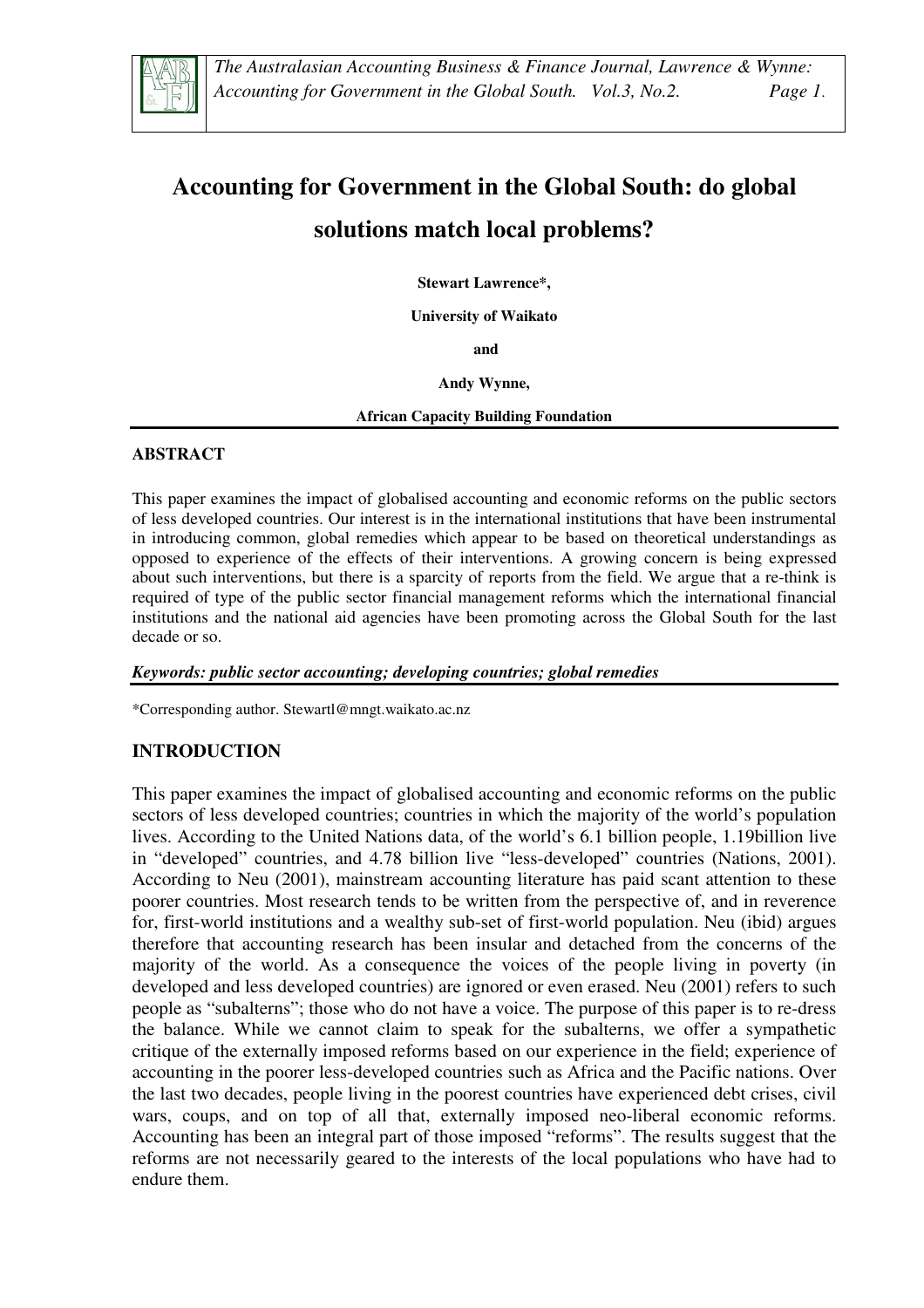Our reflections are timely, as leading economists across the world are having to rethink their ideas in response to the current global financial crisis and economic recession. In addition, we have seen the election of a US president whose main slogan was "change". The previous paradigm of reduced regulation and limited state intervention has been replaced by the nationalisation of several leading banks (and car manufacturers) in the states which most supported neoliberalism and new public management; the US, the UK and Iceland. The widely held virtue of balanced budgets is being jettisoned in the face of dire economic necessity. Governments are borrowing heavily in order to protect their economies and their banking systems. We argue that a similarly dramatic re-think is also required in terms of type of the public sector financial management reforms which the international financial institutions and the national aid agencies have been promoting across the Global South for the last decade or so.

Our interest is in the international institutions that have been instrumental in introducing common, global remedies which appear to be based on theoretical understandings as opposed to experience of the effects of their interventions. A growing concern is being expressed about such interventions, but there is a sparcity of reports from the field.

The reports in this paper cover two aspects of intervention. Firstly, the imposed marketisation of services of previously state controlled organisations which we argue may not improve the lot of local populations. Secondly, we illustrate that the improvements in accounting procedures in central government have been less successful than anticipated. The use of expensive external consultants at the expense of local experts is discussed. We conclude with some lessons for a way forward, suggesting greater reliance be placed on local expertise which needs to be nourished.

Before presenting the actual field evidence, the paper provides some background on the financial plight of the governments in the Global South, especially those of the sub-Saharan countries of Africa, and argues that there may be a widespread misconception about the causal nature of their predicaments. We need to consider whether the poverty is a result of the poor administration and financial practices, or whether poverty is the cause of such maladministration.

## **Background to the large levels of debt**

The perceived need for improvement in quality of governance and public financial management has gained renewed emphasis in recent years and since at least 1997 the World Bank and other aid agencies have played an influential role in this area across most of the Global South. The currently dominant view is that poor governance and public financial management is a major cause of poor economic growth in many countries.

We argue that the causal relationship runs the other way. Economic problems (originating from external events) led to the deterioration in the quality of governance and public financial management in many African countries. The international financial institutions and bilateral aid agencies used the crises to introduce wide ranging public sector financial management reforms, for example the Medium Term Expenditure Framework (MTEF) and Integrated Financial Management Information System (IFMIS). They also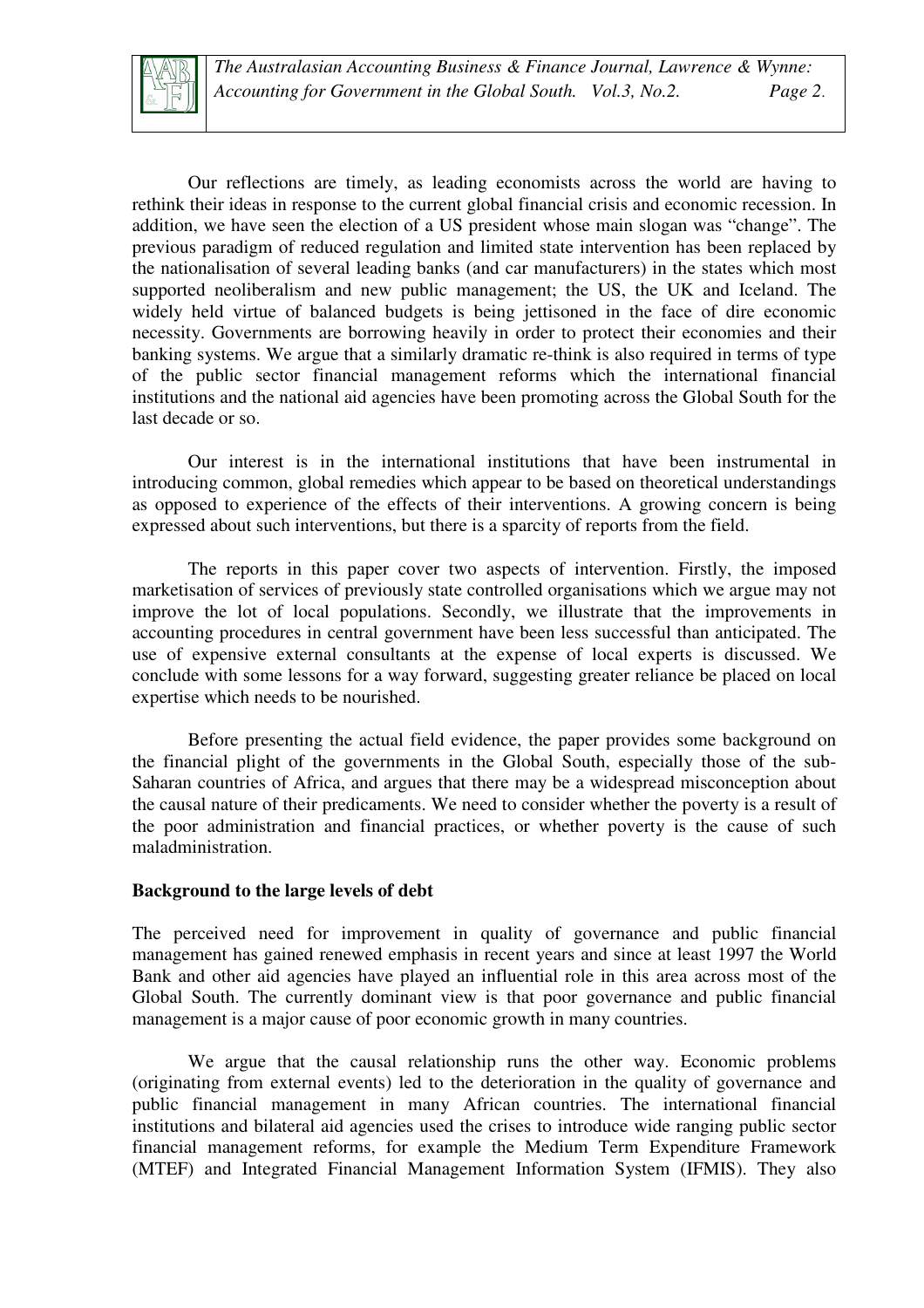

unsuccessfully argued for the adoption of International Public Sector Accounting Standards and performance audit.

#### **The origins of the Global South's debt burden**

In the first few years after independence the economies of many African countries grew significantly and so their governments could afford to dramatically expand public services, especially for health and education. With the first major oil price rises in 1973-74 funds were readily available for these countries to borrow for significant public investment programmes.

*Not surprisingly, then, many countries concentrated on Big Projects - showpiece government development projects that could be the motor for economic transformation, such as Ghana's Volta River Project, which involved construction of the Akosombo Dam in the early 1960s to form the world's largest artificial lake and building aluminium smelters to take advantage of the country's bauxite resources*. (Situmbeko and Zulu 2004 :16)

Later in the paper, we will explain how such a major project worked in favour of overseas private interests rather than the local population of Ghana, many of whom still have no access to affordable electricity. Yet, this approach was widely accepted at the time by the World Bank and others. The experience of the US and UK in the years following the second world war had shown that extensive government borrowing could facilitate economic growth. In the US the Federal debt alone (excluding state or local government debt) reached over 120% of GDP in 1946 (Office of Management and Budget 2007) and in the UK Government debt peaked at nearly 250% of GDP (Clark and Dilnot 2002) at around the same time. The sustained economic boom of the 1950s and 1960s meant that these levels of debt were sustainable, could be accommodated and were eventually repaid.

However, most governments of the Global South were not to be so lucky. In 1979-80 further oil price rises increased the price of their imports. Around the same time, in the late 1970s and early 1980s, the United States raised interest rates to nearly 20% in a battle to throttle back its persistent inflation (Stiglitz 2006). The real (inflation adjusted) interest rates paid by the Global South increased from minus four per cent in 1975 to almost plus four per cent a decade later (Bond 2006).

*A strategy for development, based on indebtedness… was suddenly transformed into an actual catastrophe by a decision emanating from a fraction of ruling classes within leading capitalist countries, with a total indifference for the hardship imposed on the third world (as well as for the rise of unemployment everywhere)* (Duménil and Lévy (2001).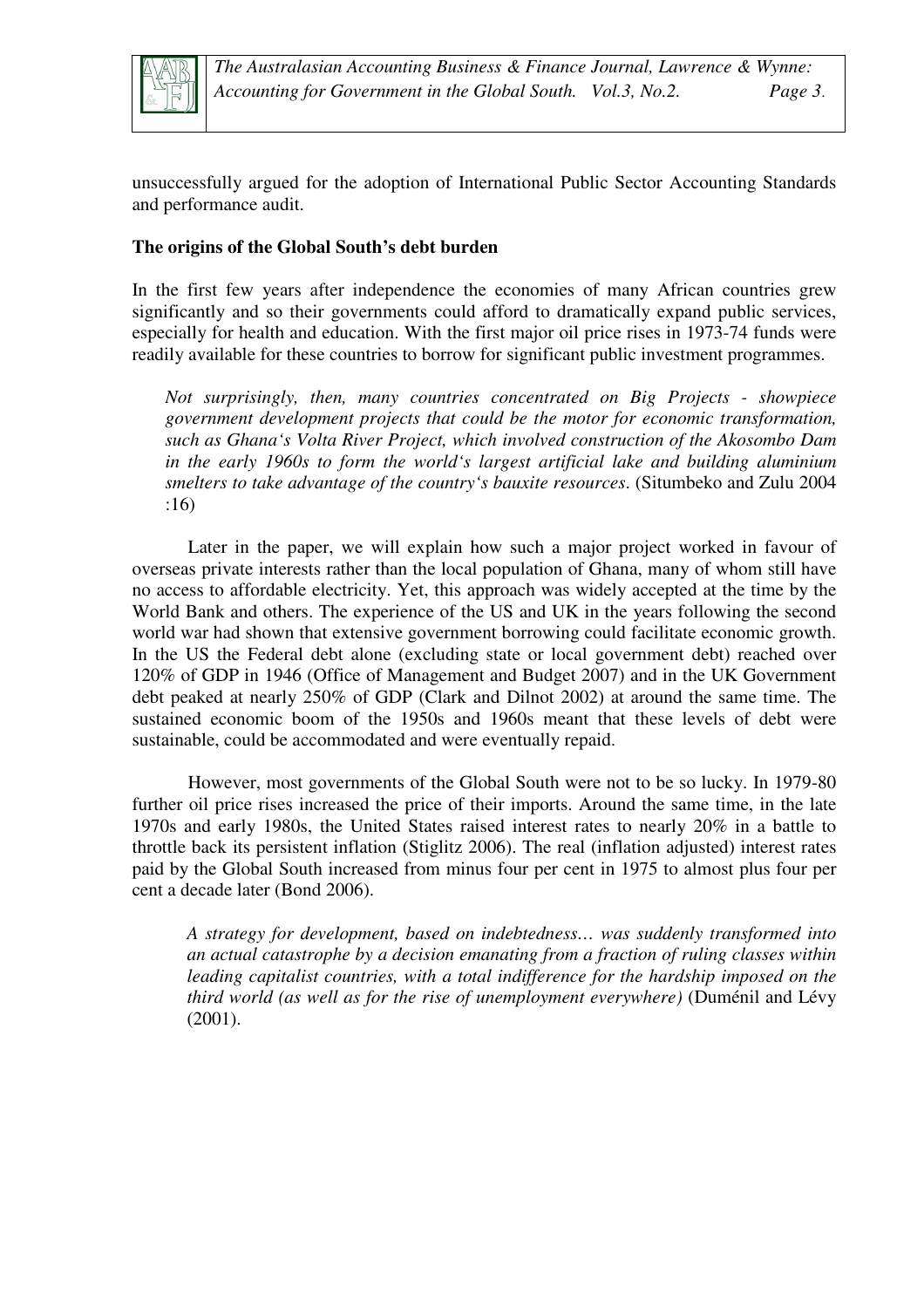





**Source: The above graph is from Duménil and Lévy (2001, p.16).**

The rapid increase in world interest rates in the early 1980s, on top of the oil price rises, led to a world recession. As a result most countries in the Global South faced a reduced demand for their exports whilst having to pay much higher interest rates on their debts. As Christian Aid (2003: 22) reported

*the prices Third World countries receive for many of their traditional exports, from coffee and cocoa to rice, sugar, and cotton, continue to decline. The relative value of their exports has declined even more—for example, in 1975 a new tractor cost the equivalent of 8 metric tons of African coffee, but by 1990 the same tractor cost 40 metric tons*.

The United Nations Food and Agricultural Organisation (FAO 2005) estimated that if commodity prices had maintained the same real value as in 1980, the Global South would be earning an additional \$112bn in annual export revenues, which was double the current level of their aid receipts. Putting it another way, between 1970 and 1997 changes in the terms of trade cost non-oil producing African states (excluding South Africa) a total of 119% of their annual GDP, according to the World Bank (2000). External debt grew by 106% of GDP over the same period. So all the external debt of African countries at the end of the twentieth century could be explained by falling prices for their exports and increasing prices of imports – both changes over which their governments had little or no control.

As UNCTAD (2004: 5) describes the result:

*From just over \$11 billion in 1970, Africa had accumulated over \$120 billion of external debt in the midst of the external shocks of the early 1980s. Total external debt then worsened significantly during the period of structural adjustment in the 1980s and early 1990s, reaching a peak of about \$340 billion in 1995*.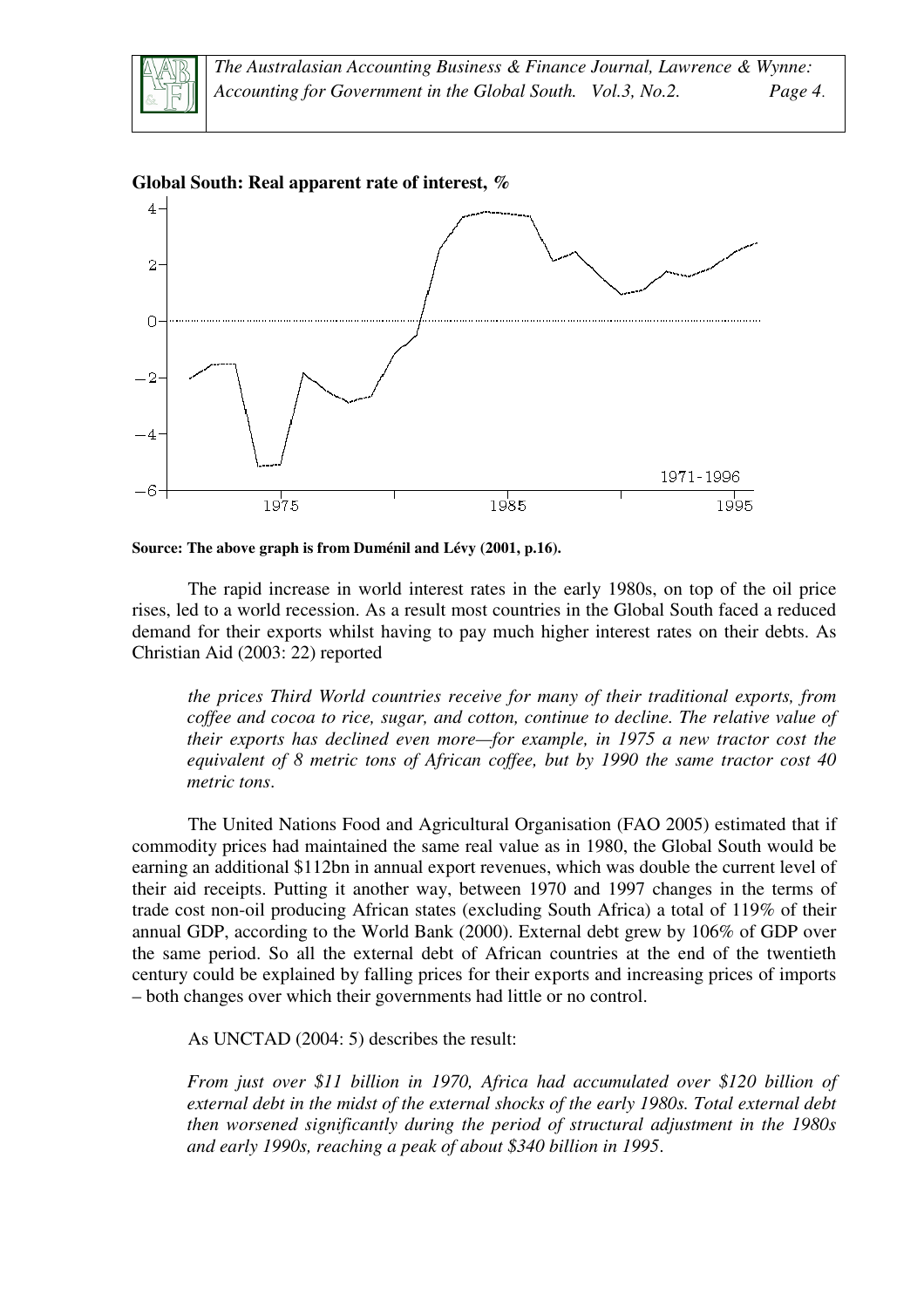

*The Australasian Accounting Business & Finance Journal, Lawrence & Wynne: Accounting for Government in the Global South. Vol.3, No.2. Page 5*.

In the same report UNCTAD calculates that between 1970 and 2002 Sub-Saharan Africa received \$294 billion in loans, paid back \$268 billion in debt service, but was left with debts of some \$210 billion (page 9).

*Africa now repays more than it receives. In 1980, loan inflows of \$9.6 billion were comfortably higher than the debt repayment outflow of \$3.2 billion… by 2000, only \$3.2 flowed in, and \$9.8 billion was repaid, leaving a net financial flows deficit of \$6.2 billion… By the early 2000s, the debt remained unbearable for at least 21 African countries at more than 300 per cent of export earnings.* (Bond 2006: 39)

The neoliberal policies of the World Bank and IMF have worsened economic prospects for the global south.: *We may observe in Africa today that, contrary to the teachings of the neo-liberal rubric, measures of privatization and financial liberalization can lead to a plundering of the economy* (Hibou 1997: 71)

#### **Examples of corporatisation/privatisation and user charges**

We argued above that the high and unsustainable levels of debt in many LDCs were due to external economic events beyond the control of their governments. However, whatever its origin, this debt forced these governments to approach the IMF and the World Bank for support. As a result, these financial institutions and other aid organisations started to exert considerable influence in many areas of policymaking including public sector financial management.

The debt burden gave the World Bank and IMF the leverage it needed to implement its newly adopted policies of deregulation and privatisation through structural adjustment programmes. These almost invariably included the following elements:

- reduced government spending and greater fiscal discipline to control inflation
- removing import controls and restrictions on foreign investment
- privatisation of state enterprises
- devaluation of the currency
- making labour more flexible by reducing legal protection, food subsidies and minimum wages.

As Colin Leys described, the dominant view became that:

*Governments were part of the problem, not part of the solution; they were inefficient and often corrupt and hence parasitic, not stimulators of growth. The solution was to privatize the public sector, reduce the scale and scope of government spending and give up all policies, from exchange rate controls to subsidies and redistributive taxation, that altered any prices that would otherwise be set by the impersonal forces of the market.* (Leys 1996: 18)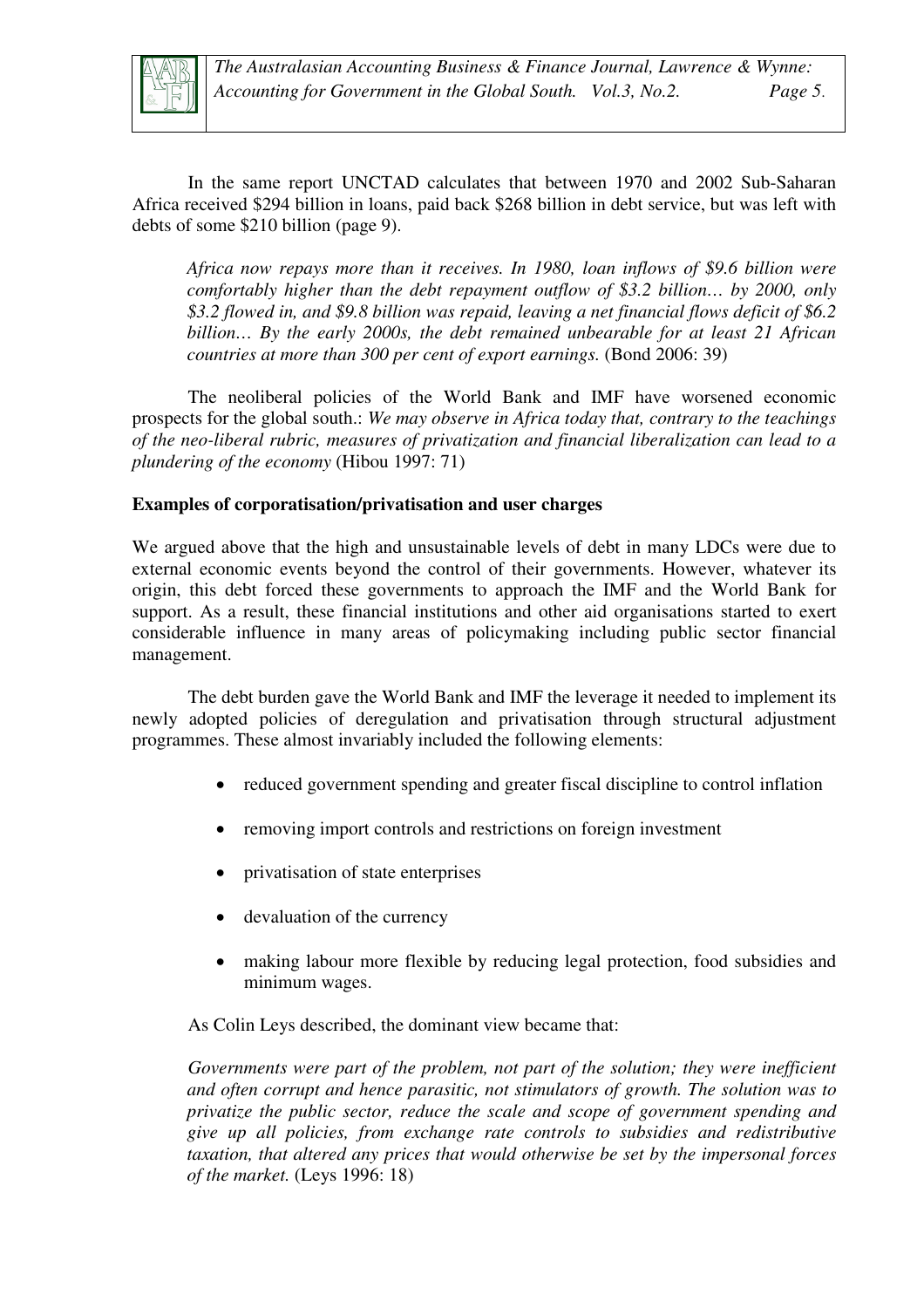

As well as greater fiscal discipline required of LDCs, the World Bank and IMF coerced borrowing nations to adopt policies of deregulation and the corporatisation and /or privatisation of previously state controlled enterprises. Privatization was encouraged of previously state-run organizations in industries such as telecommunications, postal services, shipping, forestry, water supplies. The examples in the following section illustrate that even when such corporatization/privatizations and their associated accounting and administrative changes are successfully accomplished, the local population may be adversely affected by the ideologically driven reform process.

There is a tension between the drive for efficiency through market solutions and the needs of the local population which may require public provision of basic services. For example, the Volta River Authority was a government inspired project to assist the development of the Ghanaian society and economy. It involved the creation of the largest man-made lake in the world. It was partly financed by the World Bank together with private investors who set up an aluminium smelter in Ghana. As reported by Rahaman and Lawrence (2004), the original financing scheme for its establishment involved an agreement to supply Valco, an American aluminium smelter 60% of the power at a set price for fifty years. Over time, the price paid by Valco was too low to cover costs. The rates paid by Valco were insufficient to guarantee a return on assets that the VRA must achieve in order to satisfy its major financier, the World Bank. The rates paid by Valco are a fraction (one-fifth) of those paid by domestic electricity consumers. The Volta River Authority is caught in the middle of political agreements. It is encouraged to be a self-sufficient financially independent corporate entity which earns an adequate return on assets. Accounting procedures are used to justify large price increases to local consumers (while Valco is protected against such cost escalations). The result is that local people for whom the Volta River Authority was originally established are denied access to affordable electricity. A scheme that was supposed to encourage the development of the Ghanaian economy and society has instead impoverished the local community, as a foreign investor exports its profits.

The philosophy of user pays, has had detrimental effects on many global south countries. For example, as reported by Sharma and Lawrence (2005) the Housing Authority of Fiji was a statutory body established to provide affordable accommodation for an increasing number of homeless, as Fijian's rural populations drifted to the cities in search of employment. The financing of this welfare organization was investigated by the Asia Development Bank (ADB) on behalf of the World Bank. The ADB reported (1989) that the Housing Authority's finances were in crisis. The solution was to run the Authority in a business-like manner and charge economic rent for its properties. New accounting procedures, including accrual accounting, were introduced under which all properties had to be revalued. The HA was set a target of achieving a 5% return on assets. Employees were given targets for rent collection, debt reduction. Mortgagee sales rose to 400 properties a year. According to a manager at the newly reformed Housing Authority, the latter was a signal that the debt collectors meant business. The result was a better performing public sector organization in financial terms. Unfortunately, it lost sight of its primary role – that of assisting those who could not afford economic rents. Mohanty (2005) reports that by 2005 there were 182 squatter settlements in Fiji involving 13,725 families with 82,350 members. The market solutions insisted upon simply excluded the very people that the organization was set up to serve.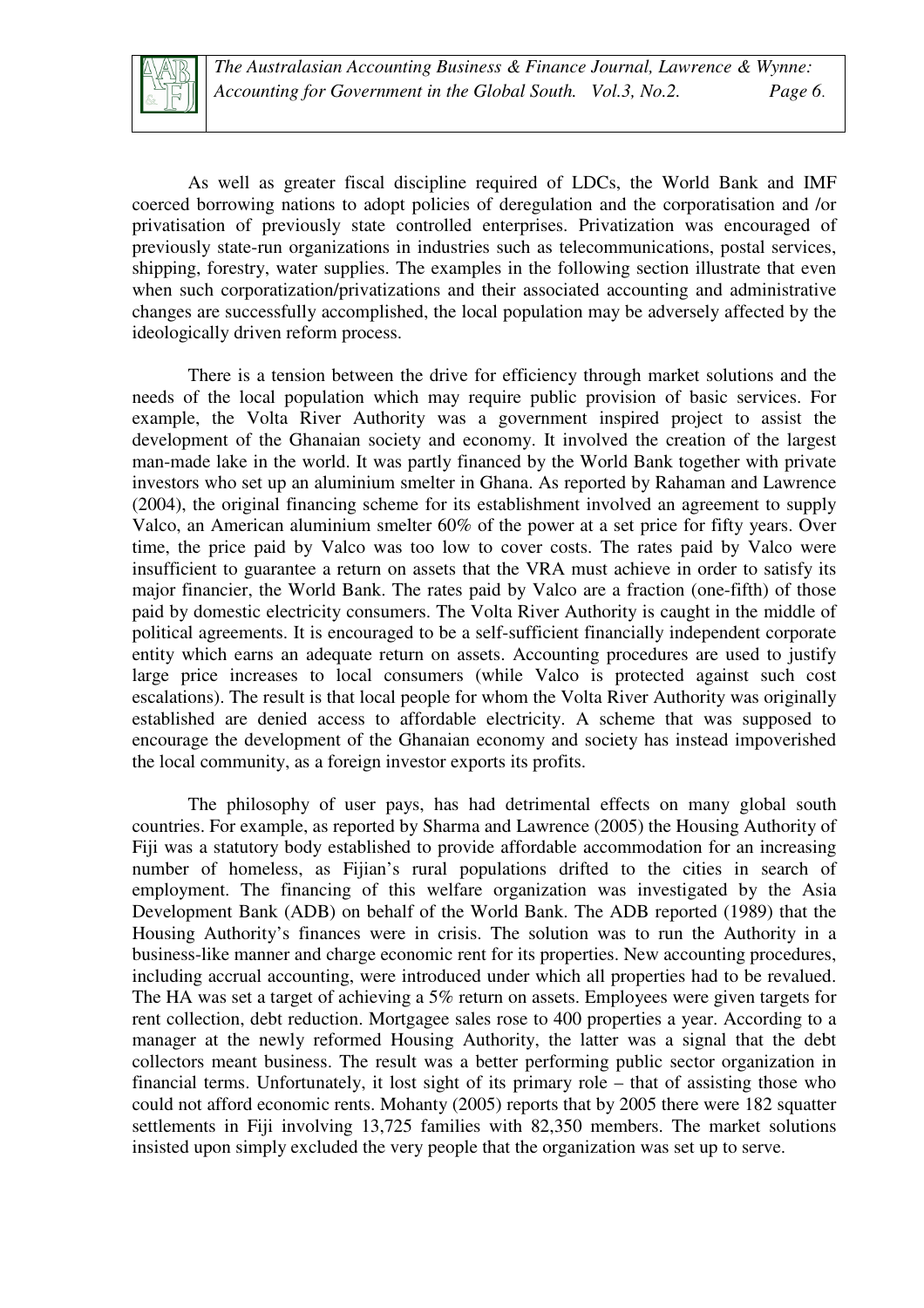

In similar vein, the effects of user charges for education and health are widely reported. Fees for children to attend primary school and for people to access basic healthcare services were introduced as part of the IMF and World Bank structural adjustment programmes in the 1980s in line with the general practice of levying user charges for public services. There was mounting evidence, however, that school fees were a significant factor in reducing the demand for education by the poorest households, particularly in Africa, thus making it impossible to attain universal primary education. In Tanzania, for example, the gross primary school enrolment rate fell from 98 per cent in the mid-1980s, to 78 per cent in the mid-1990s (Therkildsen 2001:18).

Evidence from countries such as Tanzania, Uganda and Kenya, have shown that the elasticity of demand for education by poor households is high. School fees deter poor families from sending their children to school. Even nominal school fees can be a large share of a poor household s income, and these come on top of the forgone benefits of children s contributions to a family business or household chores. Schooling costs often figure in parents responses about constraints on enrolment, and elimination of school fees appears to have spurred a large increase in enrolments in a number of countries, including Kenya, Tanzania, and Vietnam (Burnett and Kattan 2004; Sperling 2005).

The experience of fees for health care and related services has demonstrated a similar pattern (Brown 1995). The introduction of fees for visits to Kenyan outpatient health centres led to a 52 percent reduction in such visits. After fees were suspended, visits rose 41 percent. Similarly in Papua New Guinea, the introduction of user fees led to a 30 percent decline in outpatient visits. In villages in Gambia where insecticide was provided free of charge, bed net impregnation – for malaria prevention – was five times higher than in villages where charges were introduced. In Uganda, a Ministry of Health proposal to introduce user charges in health services in 1990 was stopped by widespread public opposition. This did not prevent local authorities from raising revenues in this way, and a nationwide system was eventually introduced in 1992, when the World Bank made it a condition for new loans to the health sector (Lucas and Nuwagaba, 1999:4). Ghana operated a cost-recovery health delivery system known infamously as the "cash-and-carry" system, which was introduced in 1985. Patients were required to pay up-front for drugs and health services at government clinics and hospitals, which had been free since independence. This, however, pushed healthcare far beyond the reach of the ordinary Ghanaian. In addition, the income raised covered less than 15% of the cost of healthcare services.

Thus hard experience has demonstrated that user fees, at least in the key areas of housing, primary education and health, are detrimental to the eradication of poverty and achievement of the Millennium Development Goals.

#### **Great expectations**

After stripping away activities that could be privatised, the remaining core government services were the targets of better financial management. Two of the most frequently recommended tools of public financial management for governments of the Global South are the Medium Term Expenditure Framework (MTEF) and Integrated Financial Management Information Systems (IFMIS). Two core chapters of the World Bank *s Public Expenditure*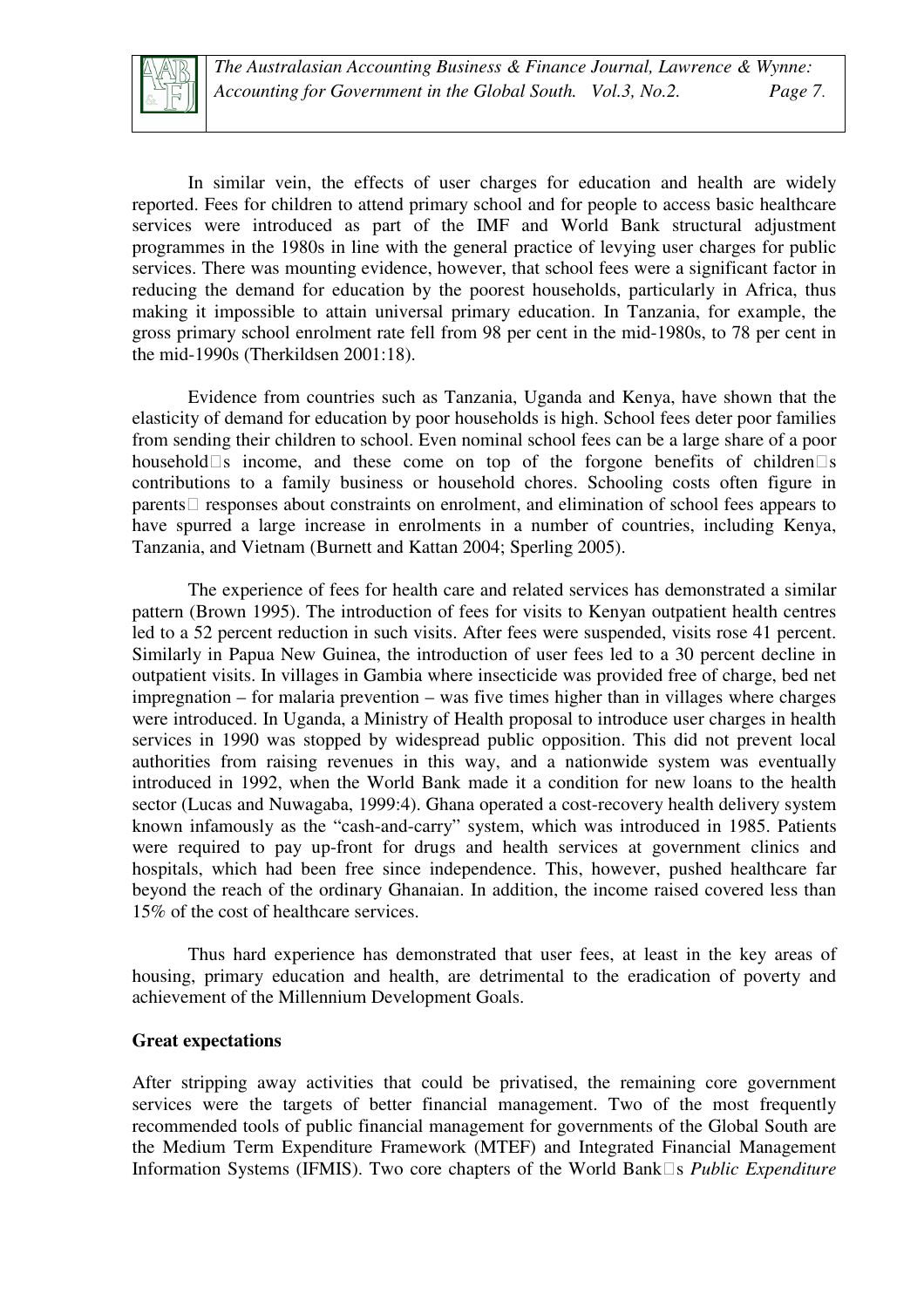

*Management Handbook* are devoted to these reforms (World Bank 1998). We will examine the claims made for each of these techniques, and then their limitations and outcomes.

Although MTEFs differ across countries, broadly defined, the MTEF approach allows for the linking of policy, planning and budgeting. An MTEF consists of a "top-down resource envelope, a bottom-up estimation of the current and medium-term costs of existing policy and, ultimately, the matching of these costs with available resources" (World Bank, 1998: 48). As a result, ministries are expected to enjoy: greater independence in their resource allocation decisions; increased predictability of resource flows; improved accountability and transparency within government; and ultimately a more effective and efficient process of resource allocation towards strategic priorities within and between sectors.

The generic objectives of a Medium Term Expenditure Framework (MTEF) are generally considered to be:

- facilitating the achievement of a balanced budget (fiscal discipline)
- enabling the shift of resources to pro-poor areas of the budget in line with agreed poverty reduction strategies.

The MTEF can be supported by financial management systems. Another major reform which has been heavily promoted across the public sectors of the Global South is the concept of an Integrated Financial Management System (IFMIS). An integrated financial management system (IFMIS) is a computerized system designed to support public expenditure management goals and priorities. An IFMIS:

*usually refers to computerization of public expenditure management processes, including budget formulation, budget execution, and accounting, with the help of a fully integrated system for financial management of the line ministries and other spending agencies*  (Diamond & Khemani 2005: 3).

By tracking financial events through automated financial operations, governments are expected to be able to better control expenditure and improve transparency and accountability in the budget cycle as a whole. While definitions of the key components of an IFMIS vary, proponents argue that this technology provides a set of tools that assist government in undertaking the following tasks:

- designing appropriate fiscal and monetary responses to changing macro economic conditions;
- ensuring accountability for the deployment and use of public resources;
- improving the effectiveness and efficiency of public expenditure programs;
- mobilizing domestic resources and managing external resources (foreign aid and loans);
- managing civil services; and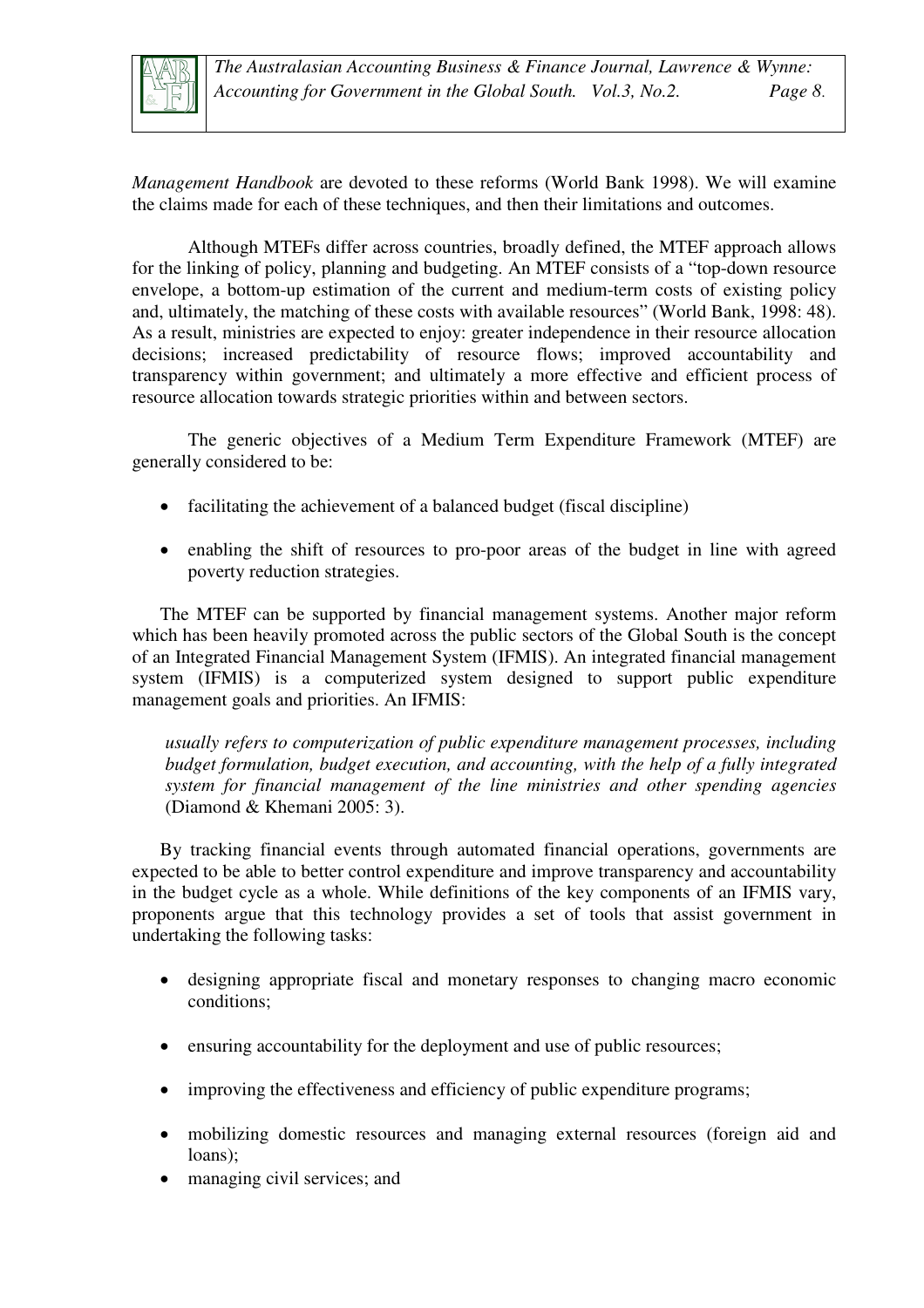

decentralizing operations with adequate controls.

The aim of an IFMIS is to integrate all aspects of the government's budgetary cycle and provide suitable interfaces to other systems and entities. The hope of reformers was that the MTEF and IFMIS technologies would support the modernisation of public financial management and the introduction of good governance.

## **Warnings of problems**

Despite great claims made for the benefits of financial management reforms, there are sceptics:

*many of the claims made have been based more on theory and what might happen after the reforms have worked their way through the system. These reforms have been heavily supported by the international financial institutions and the country aid agencies. However, the actual level of success from their implementation has been surprisingly low. In many cases, where results have not lived up to expectations, this is not laid at the door of the "reforms" but rather at the door of the governments who have not gone far enough, or have backed off under pressure from 'vested interests'* Rosskam (2006: ix).

And the Danish Institute for International Studies says:

*blue-print approaches and fixed ideas about what constitutes a governance agenda can have dangerous consequences, and they demonstrate how pragmatic initiatives that do not necessarily reflect widespread ideas about 'good governance' can bring about positive results* - http://www.diis.dk/sw66424.asp

A need for a fundamental review of actual progress is supported by a former senior official of the World Bank who says that:

*The introduction of the MTEF concept and its early application are now some 15 years old, and the time for a candid and fact-based assessment is long overdue. Given the hype the MTEF has enjoyed, its rapid expansion in the last decade, and the disregard of some fundamental considerations of institutions and capacity, a little extra emphasis in the interest of understanding the actual issues is timely* (Schiavo-Campo 2008)*.* 

A review by Wynne (2005) of the MTEF and IFMIS reforms in Ghana, Tanzania and Uganda concluded that:

*Due to the economic conditions in many developing countries, the World Bank, aid agencies and their international consultants wield considerable influence on the priorities and approach to public sector financial management. Continued care is needed to ensure that their prescriptions are actually relevant and appropriate to the needs of each particular country. In particular, given the past record of limited success with the implementation of MTEFs, IFMISs and other major reforms, the need for such approaches and the evidence of their successful implementation in other countries should be rigorously reviewed. The traditional public sector concerns with regularity and probity will, if anything, become more important when major reform*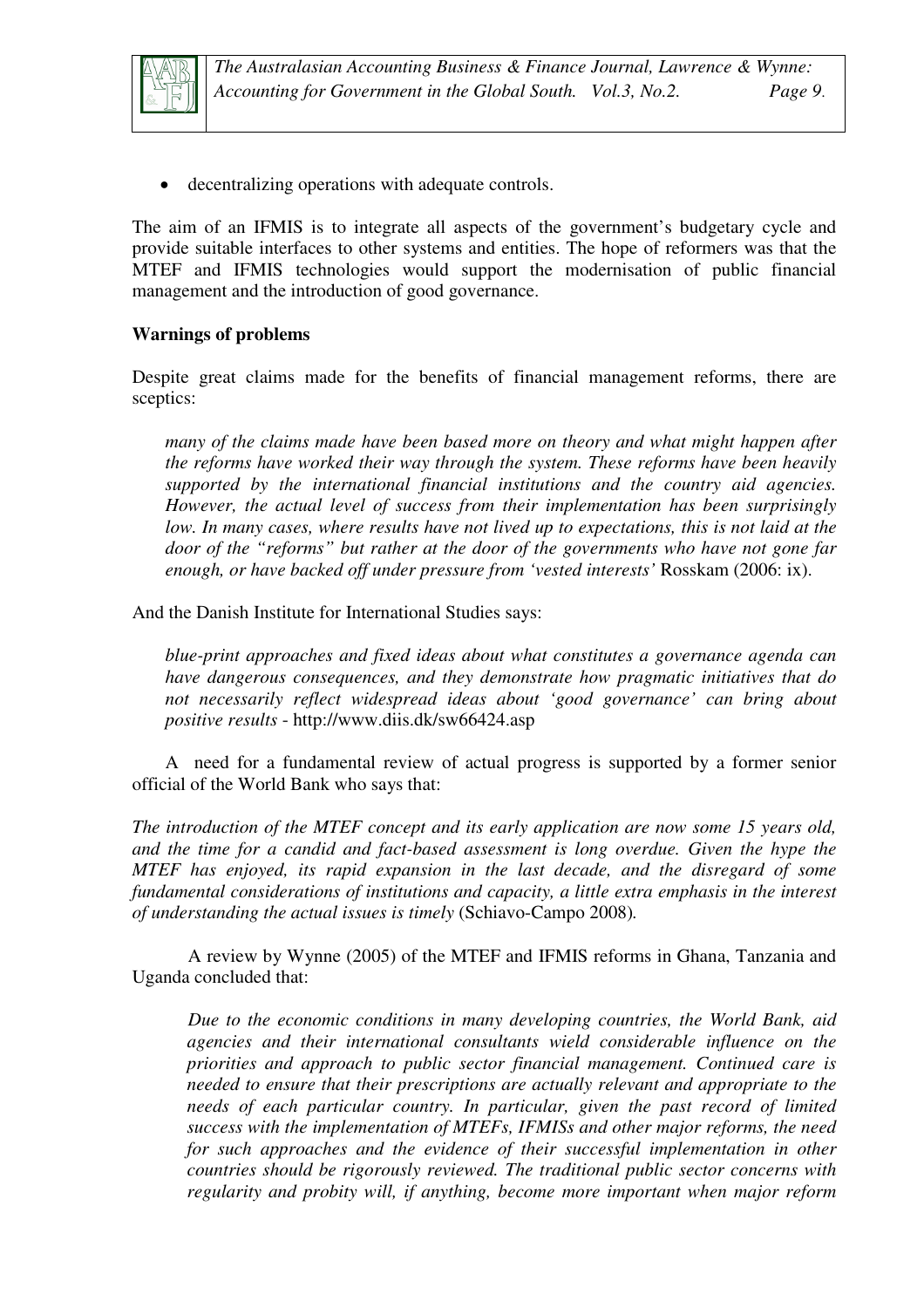

*initiatives are being considered. Small-scale investment in basic internal financial controls may often bring greater returns than large investment in innovative reforms with their associated significant risks of failure.* 

*MTEFs and IFMISs are considered, at least by the international financial institutions to be core public financial management reforms for many developing countries. Their level of success, however, has been relatively modest and many of the assumed benefits have not necessarily been achieved. As a result, scarce resources and*  expertise may have been wasted on initiatives whose success in practice had not *necessarily been adequately tested* (Wynne 2005: 32)*.* 

Both the MTEF and IFMIS are large, complex and strategic reforms and so are high risk projects which have actually suffered high levels of failure. Thus, for example, World Bank staff have estimated that only 6% of the IFMIS they funded were likely to be sustainable (Dorotinsky 2003). However, it is the strategic nature of these reforms which can be attractive to those who believe that the public sector in LDCs requires fundamental change. A former IMF and World Bank official recently admitted that with the MTEF:

*A first glimmer of recognition of these problems* [with the MTEF] *appeared at the World Bank's "PREM Week" meeting of late 2000, when it was noted, among other things, that if a country cannot put together a sensible annual budget and execute it in minimally acceptable fashion it is very unlikely to have any use for a medium-term expenditure framework. One panellist (Alister Moon) gave a long list of preconditions for introducing an MTEF, including macroeconomic stability; revenue predictability; early political commitment; core capacity of the finance ministry and central agencies; supportive donor behaviour; capacity to enforce a hard budget constraint at the ministry level; executive commitment to having a transparent budget process; and capacity in sector policy analysis* (Schiavo-Campo 2008: 5).

So there may be problems of implementation that need to be examined. Despite warnings of implementation difficulties, and the calls for country-led reforms, the international financial institutions and aid agencies still have a dominant role in the direction of public financial management and MTEF and IFMIS are still being heavily promoted as the way to improve and to modernise public sector financial management across Africa.

## **Results /Outcomes**

As indicated in the previous section, only a small percentage of the IFMIS funded by the World Bank were likely to be sustainable (Dorotinsky 2003). The approach of which there were such great expectations has often failed. The results of nearly fifteen years of this experience across the world was recently summarised by a former senior IMF and World Bank official as:

- *virtually no evidence of improved macroeconomic balance*
- *some limited evidence of reallocation to priority subsectors*
- *no evidence of a link to greater budgetary predictability*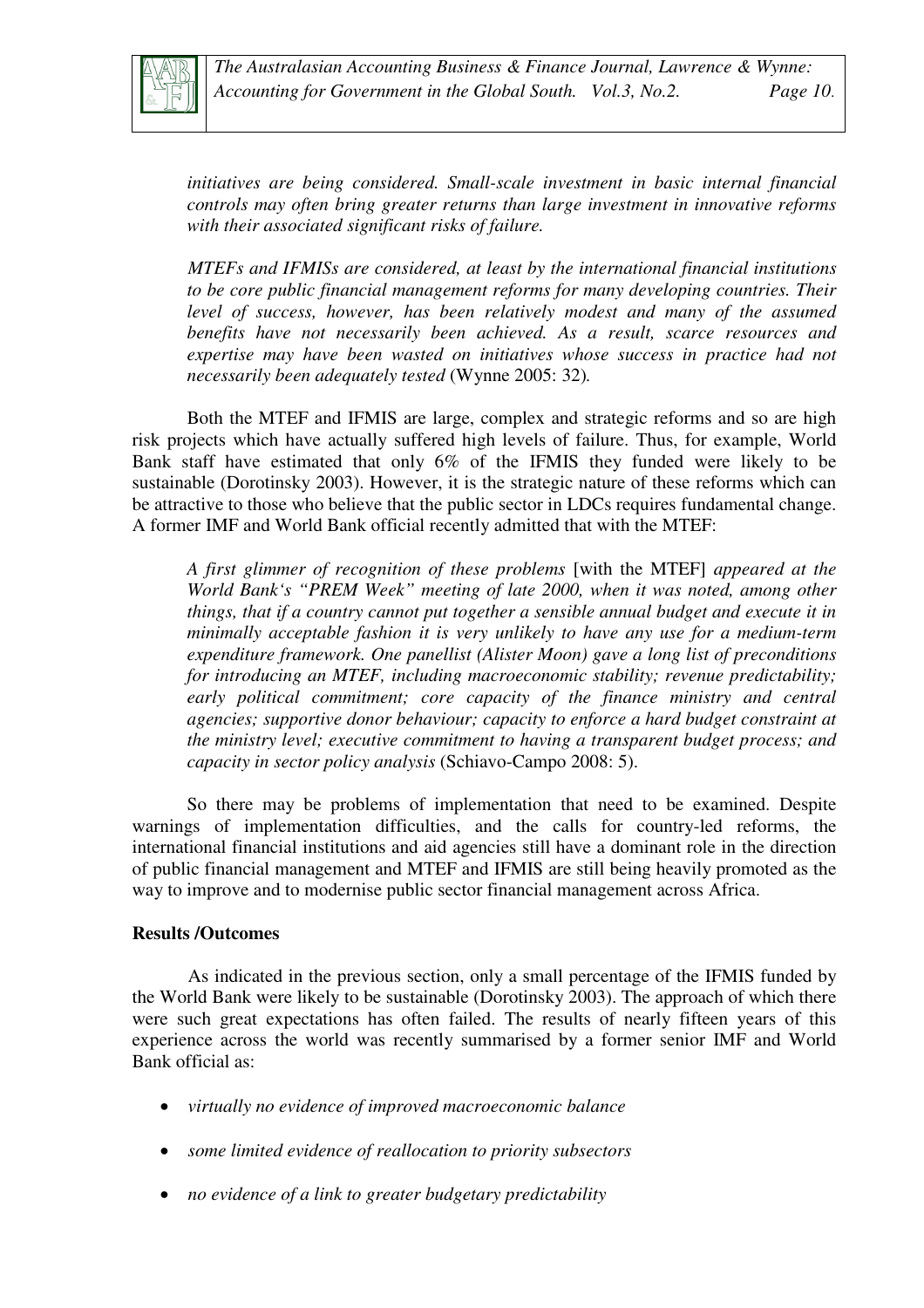

• *no evidence of efficiency gains in spending.* 

*This is what the donors and the developing and middle-income countries have got in return for the billions of aid dollars, mountains of red tape, heavy burdens on local government staff, and literally centuries of full-time-equivalent technical experts (*Schiavo-Campo 2008: 6).

And:

*there is mounting scepticism of all MTEF concepts—seen as exhausting and expensive initiatives pushed by donors, and carried out as supply-driven self-propelled exercises conducted mainly by external consultants (*Schiavo-Campo 2008: 7).

In addition, Prof Schick, a frequent presenter at World Bank public financial management events commented earlier this year that:

*Medium Term Expenditure Frameworks (MTEFs) have not proven a panacea to the challenges of budget planning, preparation and management in most countries. A possible epitaph for MTEF-type reforms would read —Died of many causes, each of which was sufficient*‖ (Schick 2008).

In a major study for the World Bank, Le Houerou and Taliercio (2002) came to the following conclusions of the progress with the MTEF across Africa:

*The limited quantitative evidence shows, thus far, that MTEFs are not yet unambiguously associated with their objectives… In terms of macroeconomic balance, with the possible exception of Uganda, there is no evidence that MTEFs have made a significant impact. In terms of resource allocation, there is some limited and qualified evidence to suggest that MTEFs are linked to reallocations to a subset of priority sectors. With respect to budgetary predictability and consistency, there is no support for the assumption that MTEFs are associated with greater discipline and less deviation. At best, then, these cases present a mixed picture* (Le Houerou and Taliercio, 2002: 24).

Another official has commented:

*The realization of the magnitude of wasted resources and dashed expectations is sobering* (Schiavo-Campo 2008b)*.* 

This comment was made in March 2008, when the World Bank organised a major seminar to re-assess its public financial work including a review of its experience with the MTEF (World Bank 2008a). One of the presenters at this event asked "Have certain donor-led PFM (public financial management) initiatives complicated the PFM reform landscape in countries, eg MTEF?" and a World Bank staff member said that MTEFs had become a reputational risk to the Bank.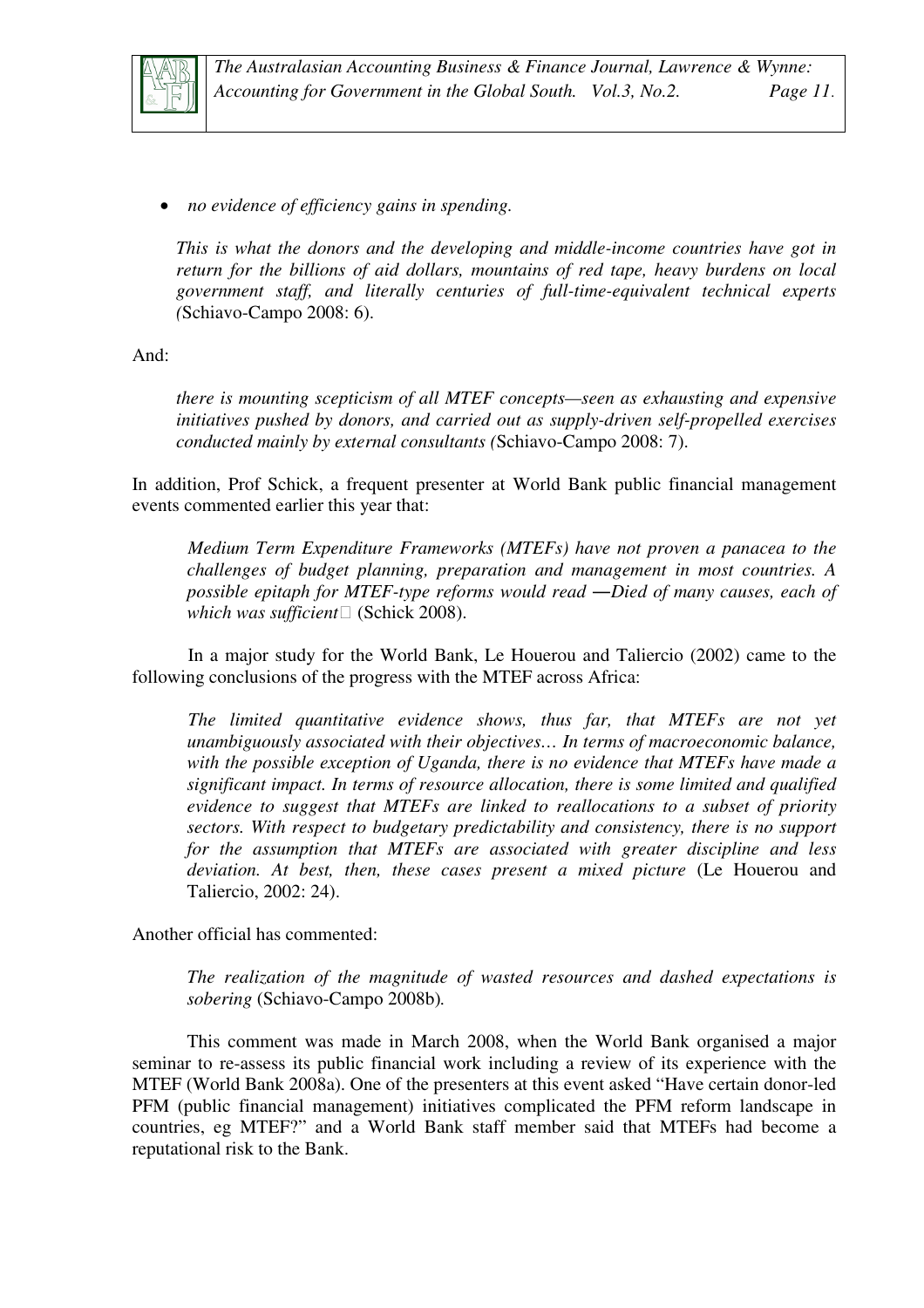

## **Expensive general system failures**

Large scale electronic information system implementations are notoriously risky. The hope in respect of LDCs was that they could benefit from the lessons of failed implementations in the developed world. In practice, this seems not to have been the case. The following three quotations indicate the huge gulf between the hype and the reality of IT reforms:

*(i) In the Emerging knowledge-based economy of the 21st century, information and communications technology will likely assume an importance that dwarfs other types of infrastructure. This shift offers Africa a chance to leapfrog intermediate stages of development by avoiding costly investments in time, resources, and the generation and use of knowledge. Africa has a chance to benefit not only as a consumer in the new knowledge economy, but also as a producer. It cannot afford to miss this opportunity.*  (World Bank 2000: 153)

*(ii) e-government is difficult to implement, hard to manage and often fails* (Heeks 2006: 10)

*(iii) Survey and poll results produce the following working estimates about egovernment initiatives in developing/transitional countries:* 

*35% are total failures* 

*50% are partial failures* 

*15% are successes.* (eGov for Development 2007)

IFMIS in particular, and IT in general, have been promoted as providing the key answers to improving the quality and efficiency of a modern public sector. However, the reality has been a series of failed projects and, in many cases, the wastage of millions of dollars which are desperately needed for investment in many other areas of the public sector. In Ghana an IFMIS was launched in 1997 by Vice President Mills. He argued that the IFMIS would:

*not only facilitate budget execution, accounting and financial reporting but will also place responsibility on the Ministers to monitor and account for resource use […] the policies we formulate, the programmes we implement, the resources we use, must all be accounted for in terms of the extent to which they help us improve our living standards*  (PUFMARP newsletter, September 1997: 4-5; quoted in Fyson 2009: 335).

However, in May 2006 the Deputy Controller and Accountant General noted that:

*there has as yet not been one Cedi* [local currency] *benefit from it. I have not used*  [IFMIS] *to generate one report yet* (quoted in Fyson 2009: 336).

This experience has also been replicated in industrial countries. An important book (Gauld, Goldfinch & Dale 2006) reviews a number of IT case studies in Australia, Britain, New Zealand and United States. As a result, the authors reach the conclusion that IT is a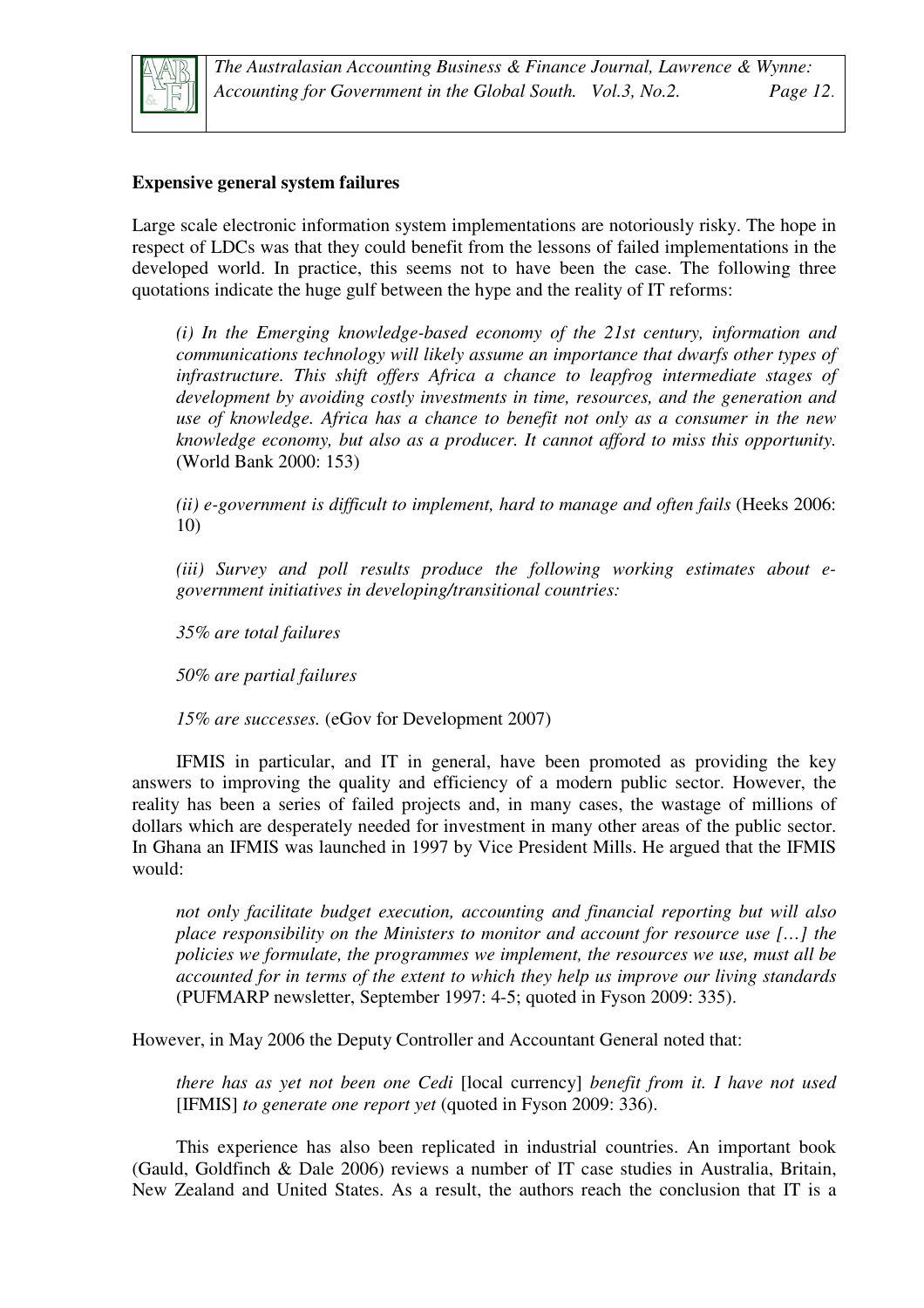

dangerous enthusiasm. In contrast they argue that pessimism, or at least the expectation of failure, should be the guiding principle. These conclusions appear to be even more relevant and important in Africa, where the experience has, if anything, been worse in terms of the risk of IT failure, as the following quotations demonstrate:

*the evidence does all point in one direction: towards high rates of e-government project failure in Africa* (Heeks 2002: 11)

*information systems fail or under perform more often than they succeed in the public sector in Africa* (Peterson 1998: 38)

*the success rate of introduced information technology systems in African state agencies has been distressingly low* (Berman and Tettey 2001: 2).

One of the reasons for this high failure rate is that the economics of IT investment in Africa is different from that found in industrial countries. In Africa, labour is relatively cheap, IT hardware and skills are not available locally and transport costs make IT more expensive to purchase and to maintain. Average public sector wage costs in Africa can be one-tenth or less than those in industrial countries. Average IT costs, in contrast, may be two to three times higher. E-Governance and automation using modern IT technology therefore results in replacing cheap civil servants with costly IT (Heeks 2002).

In late 2003, Bill Dorotinsky provided a useful overview of the World Bank's experience of providing over \$1billion to finance Integrated Financial Management Information System (IFMIS) projects over 17 years. The average time for completion of each project was over nine years for African projects and the average cost of each of the 34 projects worldwide was \$12.3 million (Dorotinsky, 2003).

If success is defined on the basis of being on budget, on time and delivered as planned, then only 21% of these projects were successful. An even gloomier view was provided by assessments of the same projects by the World Bank staff. A quarter of the projects were considered unsustainable, 69% likely to be sustainable and only 6% of the projects were considered highly likely to be sustainable and this figure was lower for Africa than other regions (Dorotinsky, 2003).

Dorotinsky stated that the general lesson from the World Bank's experience was the requirement to have clear political commitment and ownership by the borrowing country. He also pointed out that such schemes were generally less successful in poorer countries and highlighted the following additional risks:

- *Lack of capacity*
- *Lack of government commitment*
- *Too many project components*
- *Opposition by staff and line ministries* (Dorotinsky, 2003).
- A government implementing an IFMIS can expect: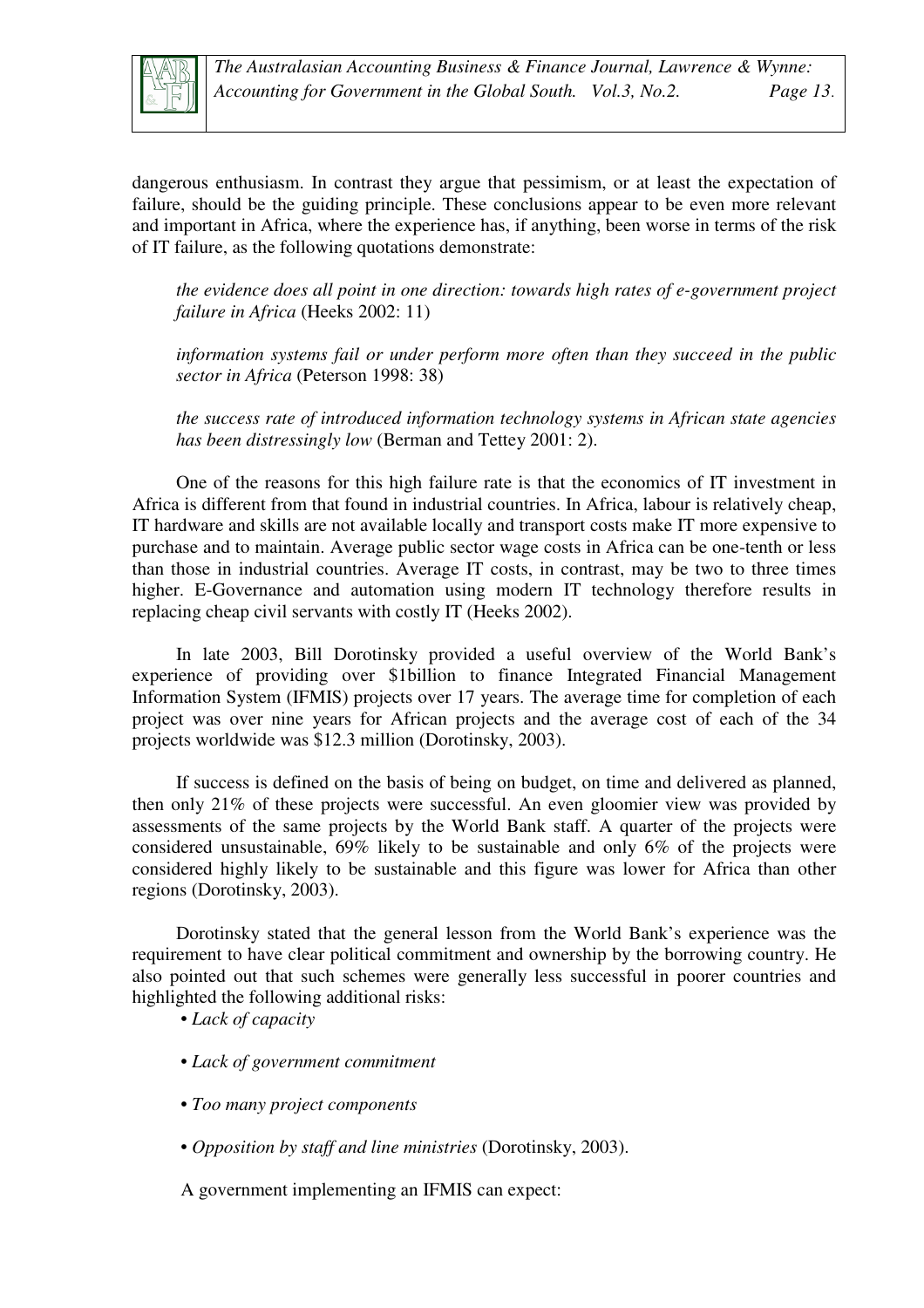

*a long implementation path, and one that involves significant challenges. It will be a complex learning process for all concerned. A number of difficulties are likely to be encountered en route* (Diamond & Khemani 2005: 27).

## **CONSULTANTS AND EXPERTISE**

#### **Worsening pay and conditions for public sector workers**

The general deterioration in the economic conditions across the Global South led to a significant reduction in the real pay of public sector workers and so had a detrimental effect on the quality of public financial management across much of the Global South. Their public sectors were down sized and wage levels deteriorated significantly leading to problems of loss of skills and capacity.

*Efficient, accountable, adequately paid and well-motivated civil servants are essential for an effective public sector, and especially to implement relatively complex reforms such as an MTEF or an IFMIS. Civil service reform was a major component of structural adjustment lending in the 1980s and the 1990s. Yet for the World Bank and IMF, such reforms primarily meant reducing the size of the civil service. At the same time, structural adjustment programmes led to a large decline in wages for civil servants who remained (Hawley, 2000). The IMF, for example, prompted wage reductions averaging 14 per cent in 20 African countries in the 1990s (Lienert and Modi, 1997:18). The use of outside experts, funded by technical assistance loans, may also have hampered the growth of local expertise and capacity (Rama, 1997: 2) and demoralized the existing local professional staff, thereby adversely affecting their ability to successfully implement such complex reforms.* (Wynne 2005: 31-32)

Africa's fragile and marginalised economies went into crisis from the late 1970s. Annual growth rates fell from a respectable 4 percent in 1970-79 to 1.7 per cent in 1980-1989 and only 0.4 per cent in 1990-1994 (Capps 2005). Even the World Bank was forced to admit in 1989 that "overall Africans are as poor today as they were 30 years ago" (World Bank 1989: 1) and per capita income in sub-Saharan Africa in 2000 was 10 per cent below the level reached in 1980 (UNCTAD 2001). Real wages in nearly every African country were estimated to have fallen between 50 and 60 per cent since the imposition of the Structural Adjustment Programmes of the 1980s (ILO/JASPA 1991).

By 1990 Margaret Joan Anstee, the UN Under-Secretary General could warn that:

*The impact of recession and adjustment in the 1980s has been dealt with by economists and policy makers, within a framework of macro-analysis that pays scant attention to the people directly caught up in these economic events. These trends were inexorably leading to an ominous deterioration of sub-Saharan Africa's scarce human capital, which can be replaced only at great cost. They were setting the stage for an accelerated spiral of decline in the continent's future development.* (quoted in Brown (1995: 266)

Public sector workers were not immune and in many cases suffered from reduced pay and greater insecurity. This was the result of reduced government income, but also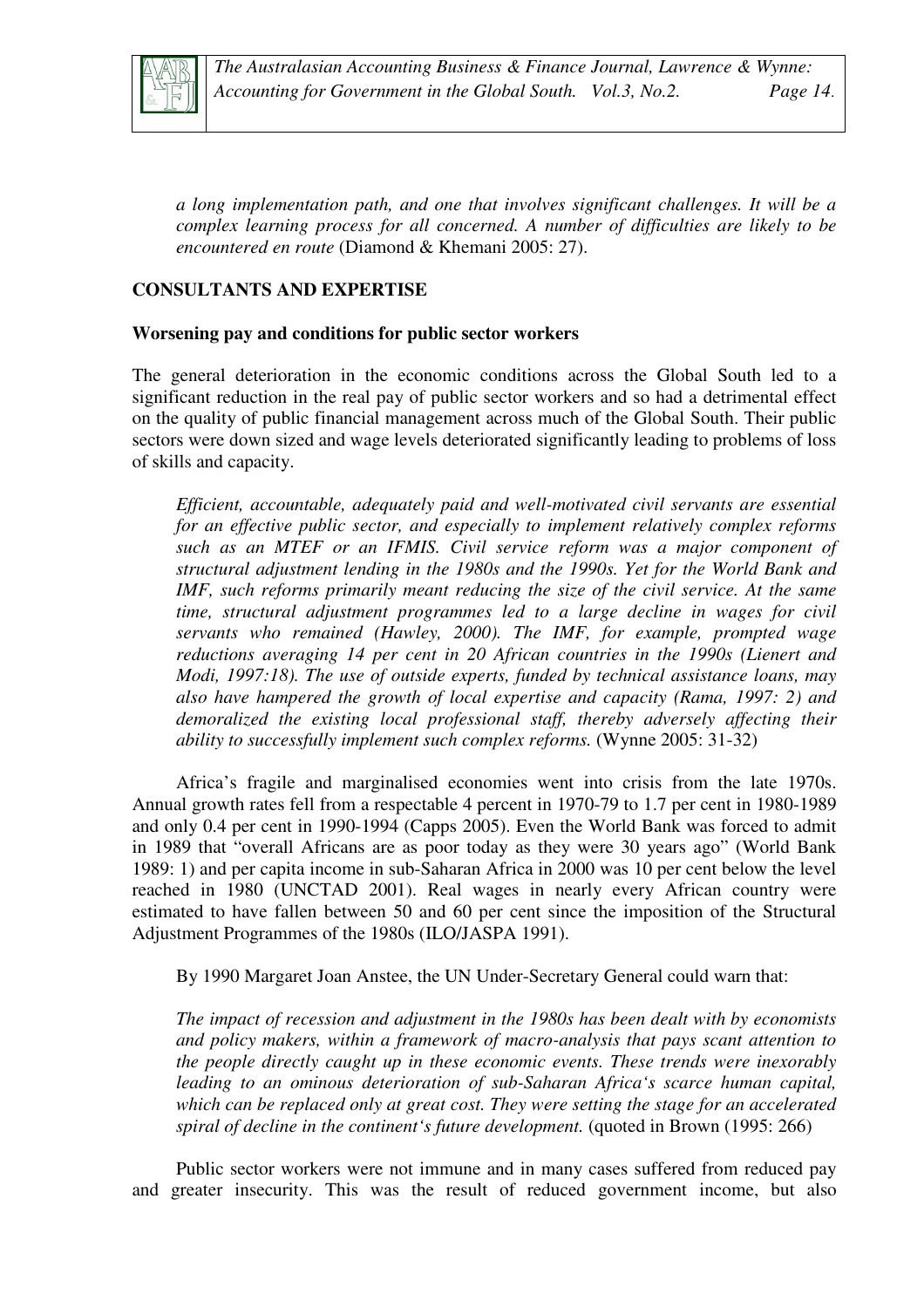conditionality requirements from the World Bank and the IMF. The result was that from the early 1980s to the early 1990s, the number of people employed by central government in Sub-Saharan Africa fell from 1.8% to 1.1% of the population and the average government wage also fell from 6.1 times per capita GDP to 4.8 times (Schiavo-Campo, de Tommaso and Mukherjee 1997). In Anglophone Africa, public sector wages declined by as much as 80% in real terms between the early1970s and the early 1980s (Ayee 2005). One of the authors had personal memories of this having taught in Southern Sudan in the late 1970s and returned in 1984 when teachers were clearly much poorer and the intermediate school teachers encountered had only received salaries for six months of the previous year.

Uganda provides one of the most vivid examples with pay for civil servants in the late 1980s falling to only \$10 a month (Kiragu and Mukandala 2005). A reform programme was launched in 1993 which halved the number of public servants through the reduction in ghost workers, a voluntary retrenchment scheme and a selective freeze on recruitment. Although this was coupled with significant salary increases in the early 1990s, the objective of a minimum living wage for civil servants is far from being realised according to Mark Robinson who concludes that:

*Failure to make progress on pay reform for the vast majority of public servants contributes to declining motivation. Large differentials between administrative grades and top civil servants, along with special treatment for senior officials in the political bureaucracy and semi-autonomous bodies like the URA, fuel resentment, undermine morale and provide a stimulus to corruption. The lack of incentives for public servants who have to cope with continuous reform initiatives and future uncertainty further runs counter to a key objective of the reform programme as set out by the 1991 presidential commission, namely the creation of a committed, responsible and results-oriented civil service, which would be better paid, more efficient, and have more effective staff*  (Robinson 2006).

Similarly in 2002, Charles Byaruhanga could conclude that in Uganda:

*Public sector pay has improved over the last decade though pay reform remains on the public sector institutional agenda. Pay for managerial, technical and professional civil service remains un-competitive, leading to difficulties in recruiting and retaining competent staff and also negatively impacting on public service delivery*. A more recent example of the effect of economic collapse of the salaries of public officials is Liberia where salaries of civil servants fell to a range of only \$30 to \$55 per month (Kumar & Brar 2008).

Many experienced and qualified staff left the public service and the country. This loss of human resources contributed to the major breakdown of government systems. Similar effects are being reported with the economic collapse in Zimbabwe where doctors' salaries are reported to be only \$10 a month (Sunday Times, 11 January 2008).

The poor pay and conditions in the African public sector has been matched by the attraction of working in developed countries: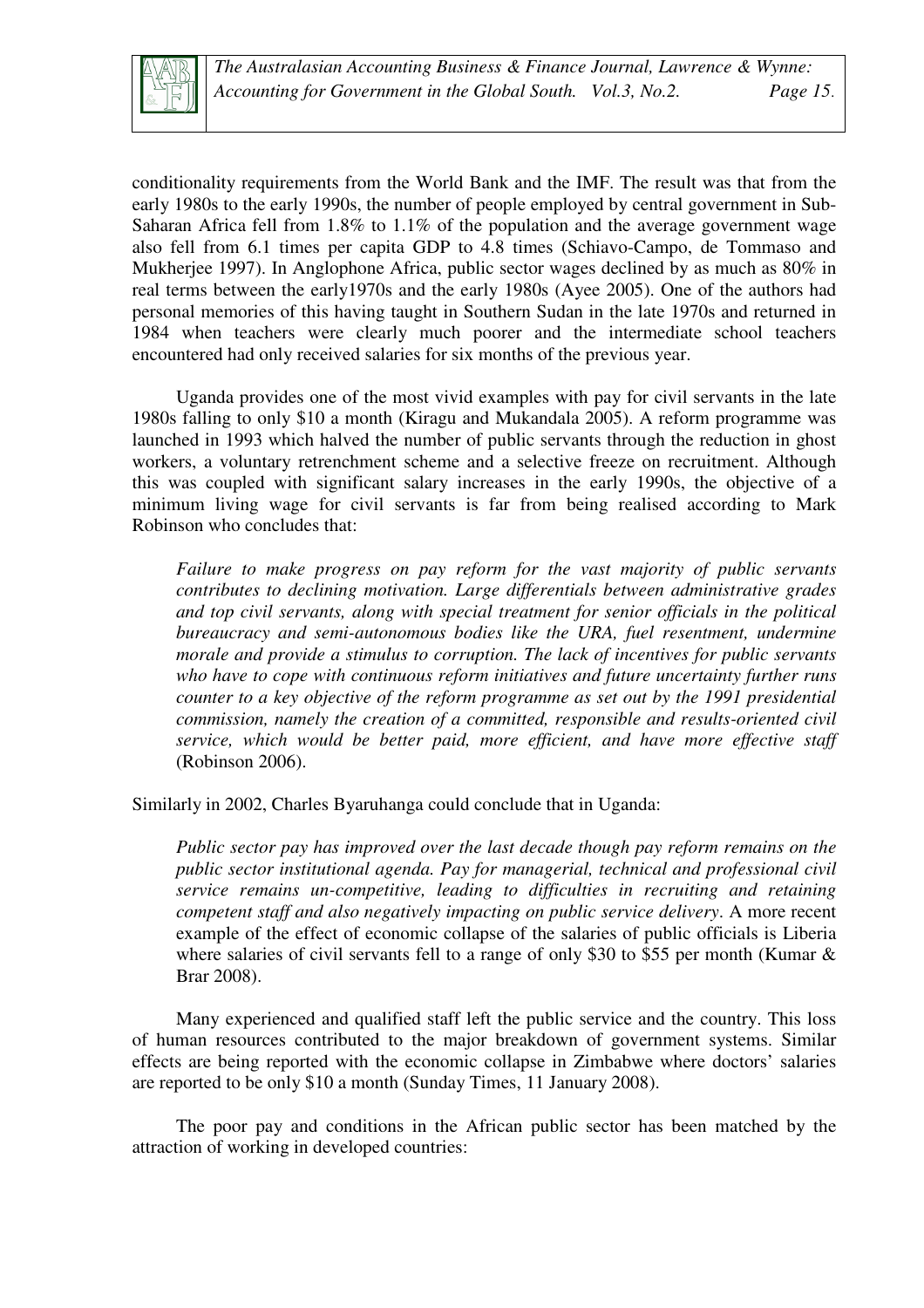

*Approximately 20,000 skilled workers leave Africa each year. The World Bank's estimate of the share of Africa's skilled workers with a tertiary education who emigrate is more than 15 per cent, higher than any other region.* (Bond 2006: 89)

In many cases the loss of key public sector financial managers has led to the use of foreign consultants who can often earn each day what their local counterparts take a month to earn.

#### **Link to increased corruption**

The economic crisis in Africa made worse by the structural adjustment policies has meant that it became accurate to speak of the collapse of public administration in many African countries with the associated growth in corruption as argued by Hibou (1997: 91):

*Since the mid-1980s, the rapid decline in the standard of living of civil servants, the virtual disappearance of operational budgets, frequent delays in the payment of salaries, the feeling of insecurity which now pervades elites and their consequent haste to enrich themselves, and the climate of total impunity have all conspired to cause a fall in the productivity of public officials. This was already low owing to the widespread practice of civil servants taking second jobs, the loss of their various allowances, the habit of charging for the performance of official duties, corruption, the erosion of accepted standards of public administration and the decline in the prestige of the state generally.* 

The well known economist Jeffrey Sachs (2005: 312) has argued robustly that poverty in Africa does not result from corruption. If anything, it is the reverse, African corruption is caused by its poverty:

*Africa's governance is poor because Africa is poor… Africa shows absolutely no tendency to be more or less corrupt than other countries at the same income level. There is no evidence whatsoever that Africa is distinctly poorly governed by the standards of very poor countries.* 

One of the controversial aspects of the reform process in LDCs has been the use of external consultants. Private sector consultants have increasingly been called upon to assist aid-dependent countries to strengthen their public sector governance systems. Almost invariably IFMIS projects will be unique in the country concerned, at least in the public sector. Thus the use of consultants will usually be considered essential. However, many of the consultant firms are major companies and so the relationship between the client government and the consultant is not a relationship between equals. The budgets of consultancy firms often outstrip those of the countries in which they work. Price Waterhouse Coopers for example, recorded a total net revenue of US\$14.7 billion for financial year 2003 – a figure that far outstrips the GDP of any country in Sub-Saharan Africa with the exception of Nigeria and South Africa (Hilary 2004: 7, quoted in Fyson 2009: 316). In addition, the international consultancy firms have access to more information about actual successes and challenges which other governments have experienced with their IFMIS reforms (they may also have relationships with suppliers of IT equipment or software).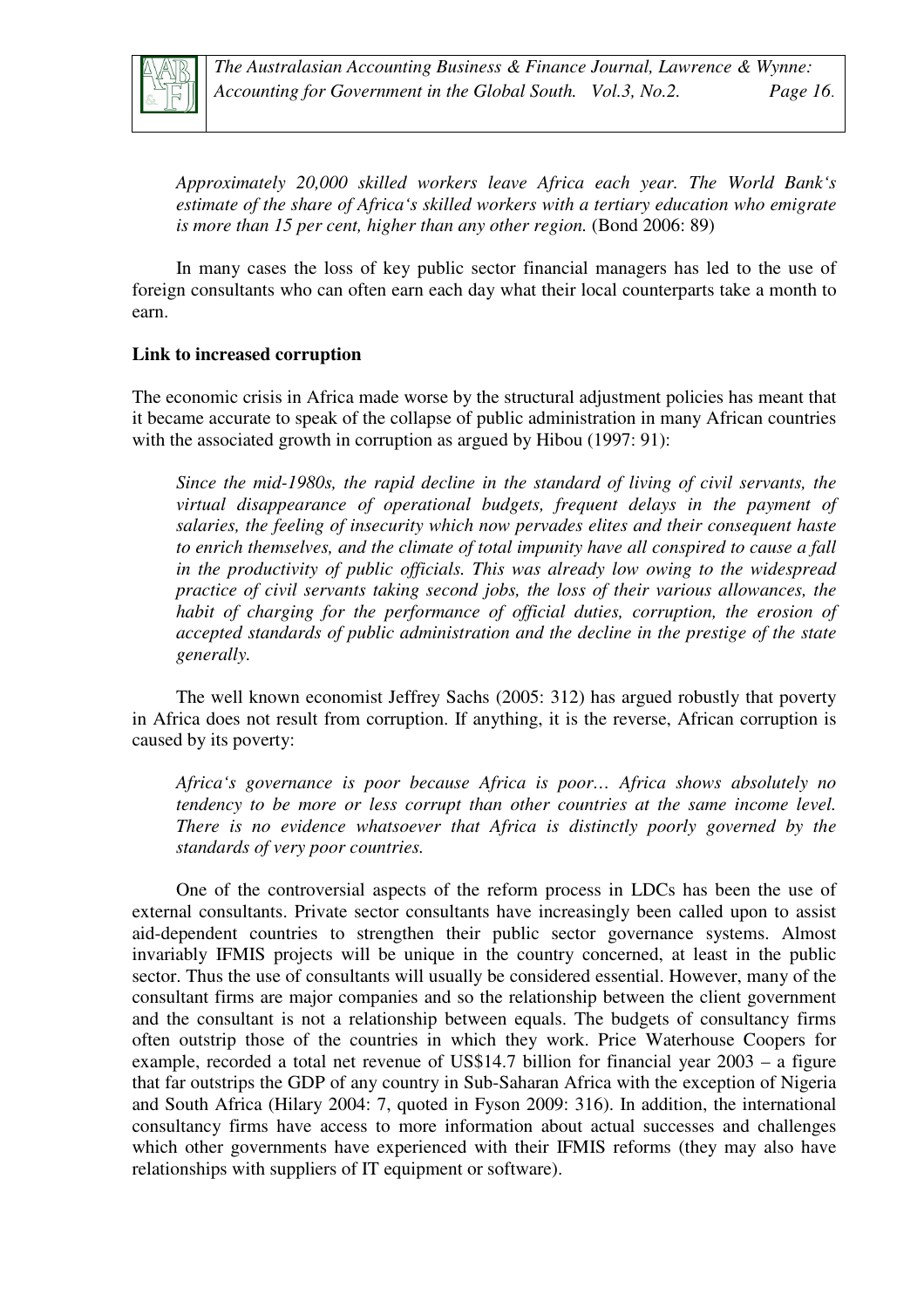*Some of the literature focuses on the work of contractors as a necessary contribution to the development effort bringing both resources and expertise to assist in building local capacity… In contrast, at the other end of the spectrum, scholars have argued that the work of the consultants funded by development agencies, will necessarily have a nefarious impact on the longer-term prospects for development (Berg, 1993; Easterly, 2002; Hilary, 2004). After all, how can private sector consultants earning many times their counterparts' salary assist the public sectors of low-income and aid-dependent countries (as exemplified in Eastern Europe by the so-called* ‗*Marriott Brigades' (Wedel, 1998)? Instead, expatriate consultants and advisors are perceived as a*  ―*systematic destructive force which is undermining the development of capacity in Africa*‖ *(Jaycox, 1993).* (Fyson 2009: 320)*.* 

The need to employ consultants to assist with an IFMIS project will generally increase the financial and other risks associated with the project. Great care is needed to ensure that the consultants provide value for money and that they do not lead to the further demoralisation and capacity reduction of the government's own staff. External consultants should only be used when this approach is essential. Skill transfer to public sector officials is an essential element of all IT projects. The capacity to manage an IFMIS has to be internalised as soon as possible to ensure that the project is successfully implemented and sustained.

## **Suggestions for a way forward**

In this section we examine possible ways to assist the LDCs in their efforts to improve their use of information systems and accounting technologies, suggesting that local experts should take control to rebuild public sector financial management.

The international financial institutions and aid agencies may adopt suitable strategic objectives, but these are not necessarily properly implemented. They are only used as slogans and are not seriously used as a guide to action. Thus the following ideas have been correctly promoted in recent years to guide public financial management reform, but have not been delivered in practice:

- county ownership
- getting the basics right
- sequencing of reform

If we accept the arguments of the previous sections, then public financial management has had a successful history, but became degraded in many governments of the Global South as a result of events beyond the control of these governments. In these circumstances, what these countries need is a rebuilding and refinement of their public financial management systems rather than the root and branch reform suggested by such mega-reforms as the MTEF and IMIS. This should be led by the countries concerned, and specifically, their financial managers who are the only experts on these systems.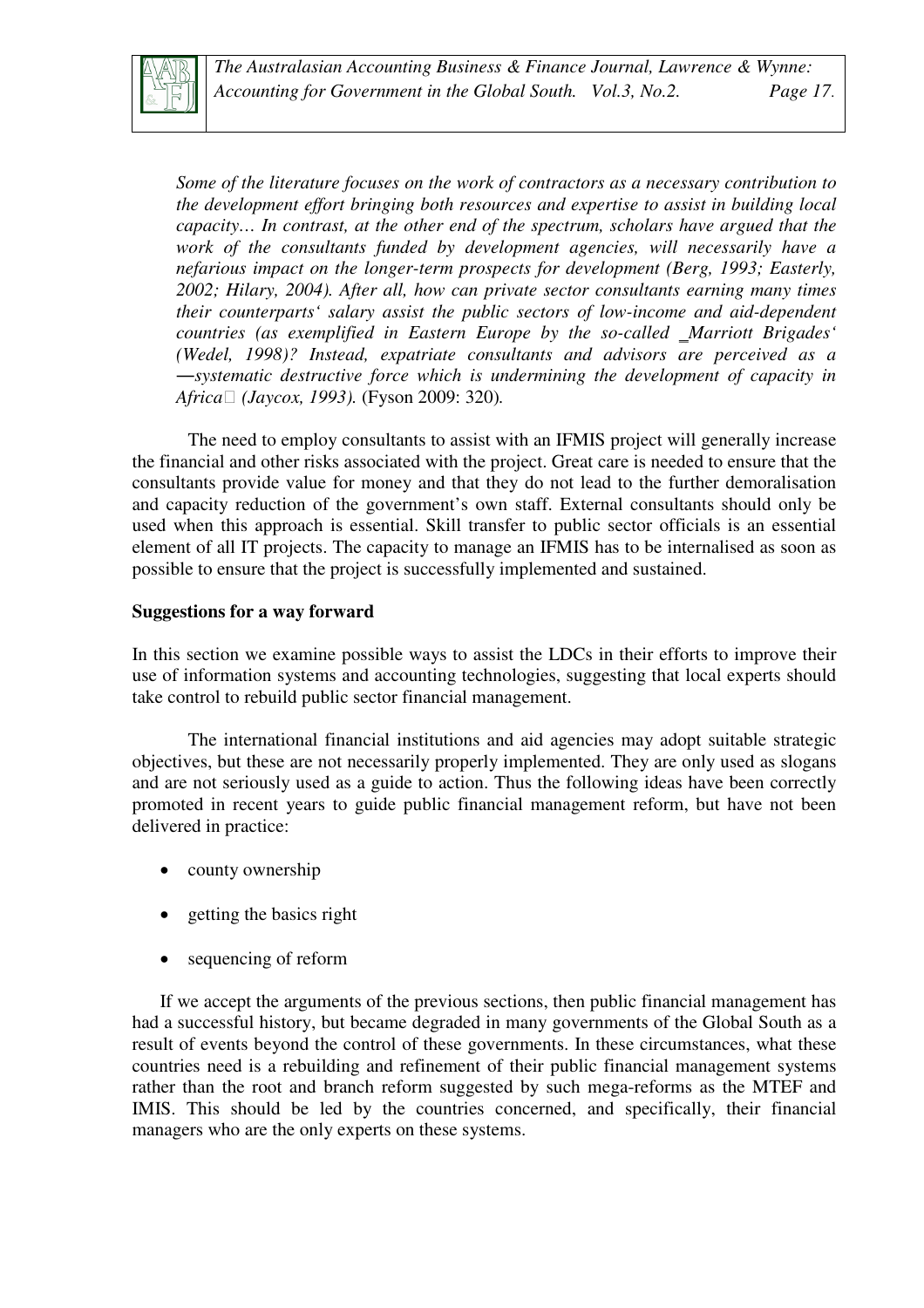

## **Country ownership**

Country ownership has been widely accepted and considered vital for the success of large scale public financial management reforms, especially since the OECD's Paris Declaration was adopted by over one hundred Ministers, Heads of Agencies and other Senior Officials in 2005. This agreement committed the donors to:

*Respect partner country leadership and help strengthen their capacity to exercise it.*  (OECD 2005)

The report to the follow-up meeting in Accra, Ghana in October 2008 reinforced this view noting that:

*Country ownership and leadership are critical to success. Even when external pressures or internal crisis are the main triggers PFM reforms, the starting point for real reform must be a country-owned response to such pressure in the form of a program of reform and a country-owned structure for managing the reform process.*(Working Party on Aid Effectiveness 2008: 17)

This report also noted that:

*The literature on PFM is replete with stories of failed reforms that were driven by donors rather than led by the country; such reforms may initially appear to be successful, but they are unlikely to be sustained and, in the worst cases, may be reversed after the withdrawal of donor support.* (Working Party on Aid Effectiveness 2008: 18/19)

Despite these harsh warnings, the Declaration claims that it is the responsibility of each government in the Global South, "to take leadership of its development processes" (Working Party on Aid Effectiveness 2008: 4), rather than the international financial institutions and aid agencies, as the most powerful partners, having the responsibility to ensure that governments of the Global South are allowed to control their own destinies.

In practice the international financial institutions and aid agencies (led by the IMF and the World Bank) maintain close control over the public financial reforms. Most public financial management projects which are funded by World Bank loans will have originated from a World Bank report. In addition, many aid projects are also micro-managed by the aid agencies, for example, all contracts let under World Bank funded projects for public financial management reform have to be screened by World Bank officials to receive a 'no objection' clearance before the contract can be awarded. In addition, the contracts may be managed by independent agencies and periodically reviewed by World Bank officials. As a former senior official of the IMF and World Bank said at an IMF seminar in October 2008:

*There is little or no country ownership. MTEF is often pushed onto reluctant countries by donor agencies* 

Despite this approach, the World Bank, for example, still has a tendency to blame the relevant country rather than the particular tools it has promoted. So in 1998 the World Bank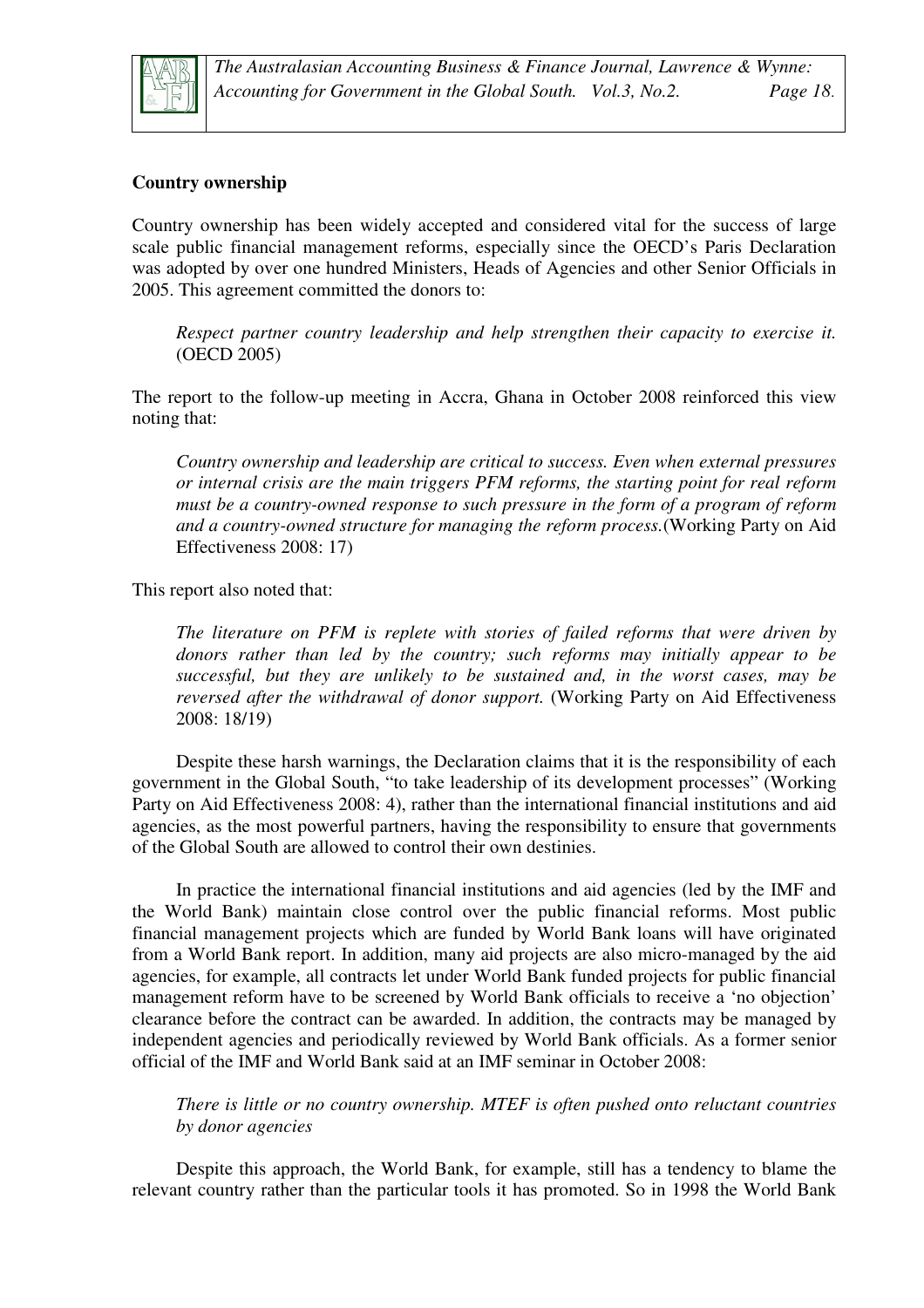

said that, "advocates continue to suggest that the failure of these performance-orientated tools [an aspect of the MTEF] or techniques have been in implementation rather than in concept" (World Bank 1998: 16). Over a decade later at a World Bank seminar Allen Schick was still claiming that:

*the widespread failure of MTEF has been due to the way it has been implemented, not because of a design flaw* (Schick 2008).

This accords with the argument of Rose and Miller (1992), following Foucault, that political rationalities prescribe solutions (as the "truth") and provide ways to achieve these solutions. These political rationalities are always failing; but their implementation is the search for ever new ways of governing.

The World Bank employs public financial management advisors in most dependent countries, directly provides or supports a range of training initiatives for public financial management officials and produces a range of publications relating to particular countries or of more general interest. Co-operative bodies for public financial management officials, for example, AFROSAI-E (for auditors general) CABRI (for budget officials) and ESAAG (for accountant generals) are dependent on the aid agencies for support and for the provision of international speakers for their events. All these activities tend to increase the influence of the international financial institutions and the aid agencies. In addition, these bodies are able to recruit leading public sector financial managers and officials, for example, the former Federal Minister of Finance of Nigeria worked for the World Bank before and after her term in office. The current president of Liberia worked for the World Bank, the head of public sector financial reform in Sierra Leone went on to work for the World Bank and the Auditor General of Uganda had a spell working for the PEFA Secretariat before returning to Uganda.

The standard approach to evaluating the quality of public financial management in the Global South is now the PEFA Framework. These have been undertaken in over 70 countries with particularly high coverage in Sub-Saharan Africa (Working Party on Aid Effectiveness 2008). However, very few of these assessments were undertaken with the active involvement of the public sector officials of the country under review. Most are led by the World Bank and involve international consultants. The Auditor General of Uganda did undertake a PEFA type review in 2007, but this was criticised by the PEFA Secretariat as it was uncertain whether the donors would accept it as part of their fiduciary assessments.

## **Getting the basics right**

Public financial management reform should clearly be based on firm foundations, we have to "get the basics right" to use Allen Schick's often repeated (and then ignored) phrase. Specifically Schick has called for the need to "operate a reliable accounting system before installing an integrated financial management system" (World Bank 1998) and "focusing on the credibility of the annual budget before introducing a medium-term perspective to budget planning" (Schick 2008).

Despite these wise words, governments have been encouraged to adopt the MTEF and IFMIS before basic internal financial controls have been brought up to an adequate standard. As an IMF working paper noted: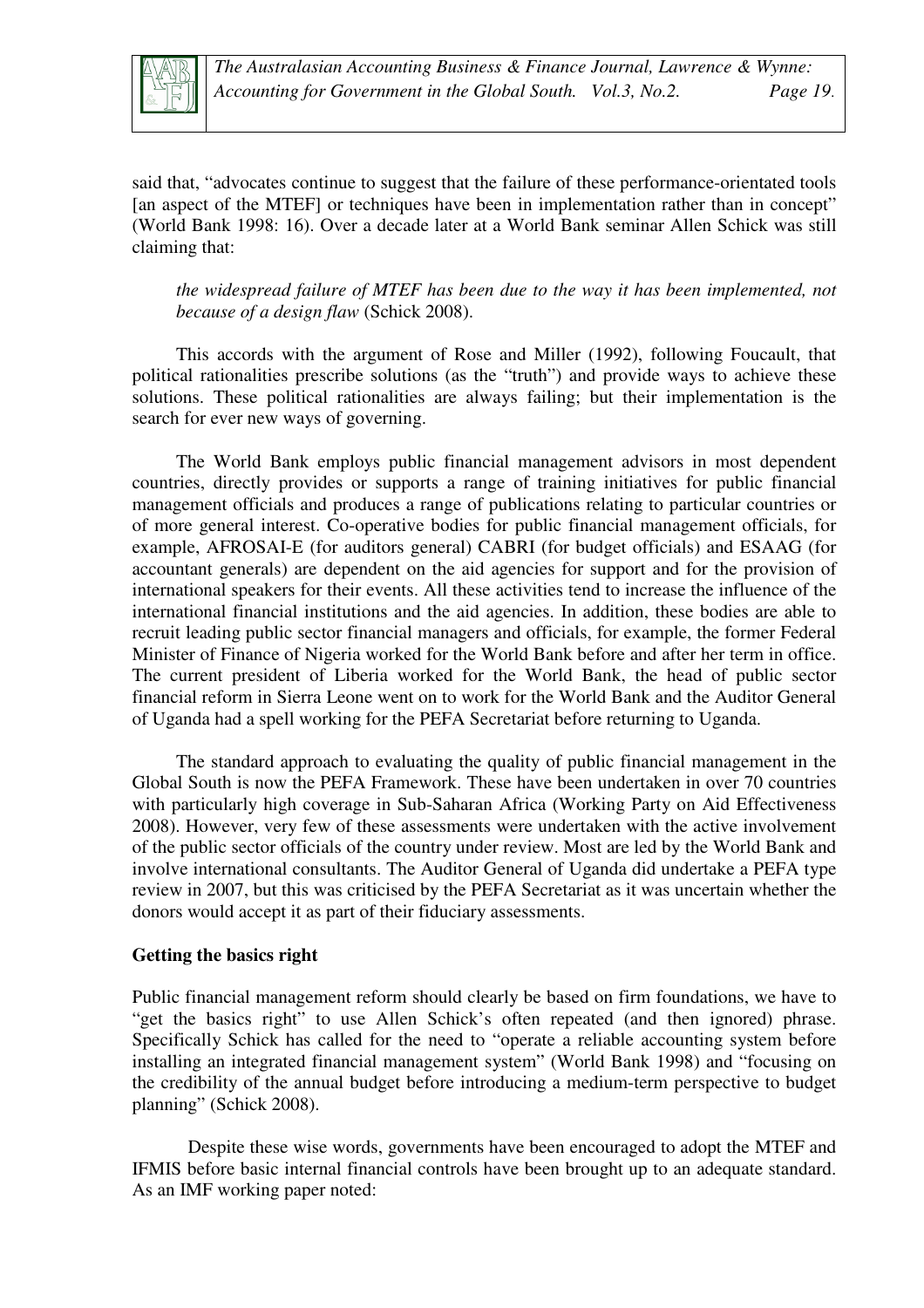

*MTEFs have sometimes been introduced prematurely, in the sense that annual budget outcomes and monitoring mechanisms were still quite primitive, resulting in outeryear scenarios that were inconsistent with actual budget outcomes and/or the macroeconomic framework* (Lienert and Feridoun, 2001*).* 

As Cuffie, Lam, Tung, Watanabe, and Wendle (2007: 25) noted:

*since foreign direct budget support is a large component of Tanzania's budget, unpredictability of aid causes serious problems hindering budget predictability. The reported discrepancies are consistent with data gathered through our interviews: "The unpredictability of aid flow from donors over a 3-year period limits the scope of MTEF on fiscal stability" "Difficulty of planning with unpredictable donor budget is a real issue…Problem getting worse*".

In addition, there is evidence that the MTEF and IFMIS are being seen as the basic approaches to be implemented by all governments, national and local. Schiavo-Campo (2008: 7) warned against this saying that:

*The "reform" momentum is still at work, however. Especially troublesome is the notion of extending the MTEF to general government, requiring subnational entities to go through the exercise--as currently envisaged in some countries, e.g., Tanzania.* 

This is also the case in Nigeria where both the World Bank and the Department for International Development (UK) are supporting public sector reforms in a number of state governments. The MTEF is seen as a key part of these reforms (at least by the donors) although PEFA indicators for basic internal financial controls are no better than the in example from the two countries above.

Somalia is well known for not having had a functioning national government for nearly two decades. Despite this, a World Bank mission to Somalia in late 2007 led to the recommendation to introduce an IFMIS. This is despite Schick's recommendation to ensure that manual systems are working well before an IFMIS is introduced. Similarly donor supported IFMISs have been implemented in several other post-conflict countries, including Liberia (Kumar and Brar 2008), Sierra Leone and Southern Sudan.

#### **Sequencing of reform**

Sequencing of public sector financial reforms is clearly important and may be another way of ensuring that basic internal financial controls are refined before wide ranging mega-reforms such as the MTEF and IMFIS are implemented. But this approach may also be based on the assumption that donors know what is needed and it is just a question of moving there in small easy steps. Thus the Department for International Development (UK) describes this type of approach as follows:

*The platform approach aims to implement a package of measures or activities designed to achieve increasing levels "*‗*platforms" of PFMA competence over a manageable timeframe. Each platform establishes a clear basis for launching to the next, based on*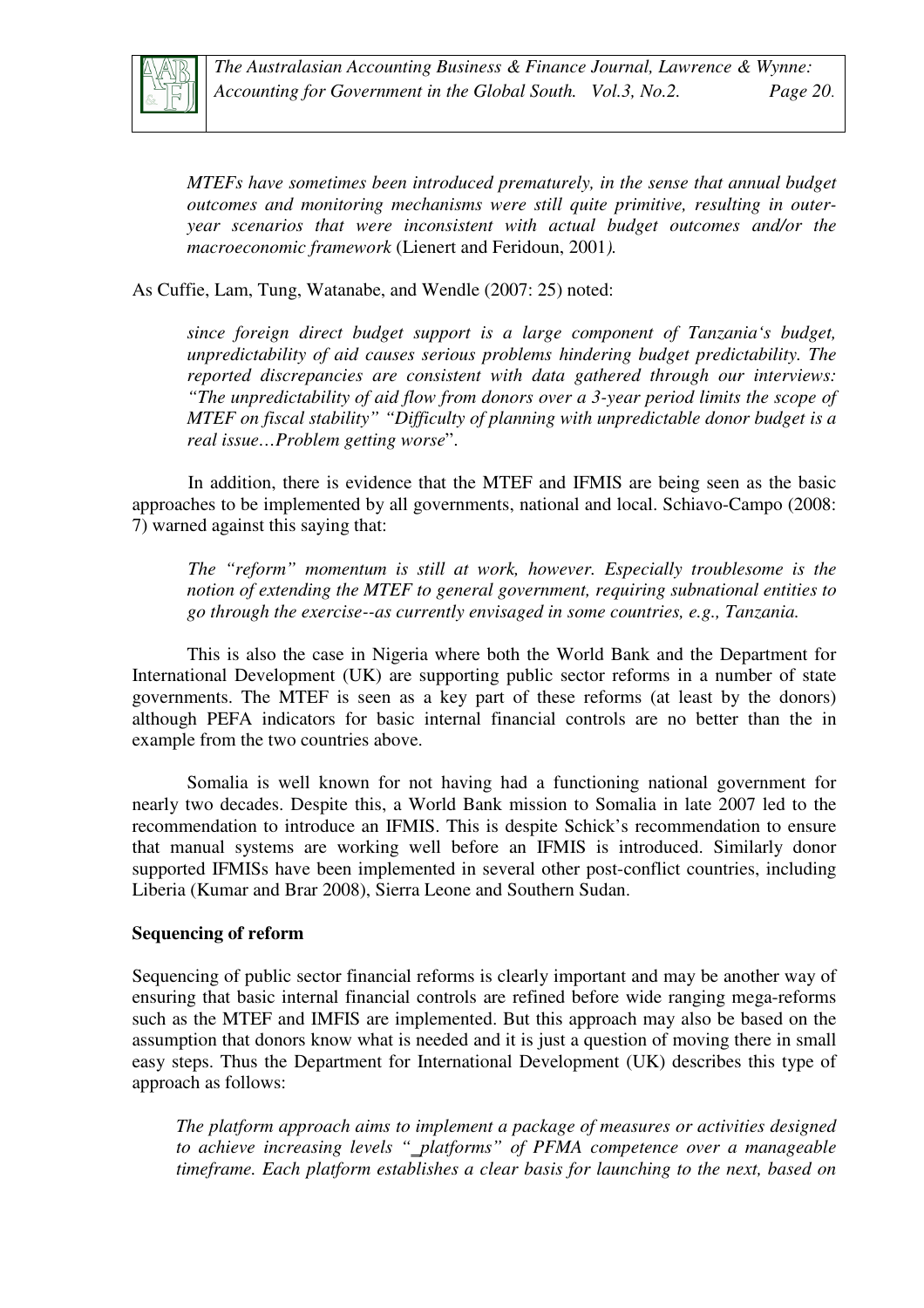

*The Australasian Accounting Business & Finance Journal, Lawrence & Wynne: Accounting for Government in the Global South. Vol.3, No.2. Page 21*.

*the premise that a certain level of PFMA competence is required to enable further progress to take place* (DfID 2005: 1).

This approach assumes that we know what we want to achieve, that the main attributes of sound public financial management are well understood and that all countries should achieve this common goal. It is just a question of determining where on the development ladder a particular country finds itself to indicate what the next steps should be. However, reality is more complex. There are a variety of different approaches to public financial management and each country and organisation has, to a greater or lesser extent, developed its own approach.

*The rush for reforms, especially when driven from outside, has often wreaked havoc in vital institutions that societies had created either to foster national unity, defend disadvantaged groups and regions or support national investments* (Larbi 2006: 3).

We have to start from a clear understanding of the particular priorities, demands, history and culture of each country, elements which local public financial managers are best able to understand. We then have to consider carefully how existing systems may be re-built, improved and refined in the light of local experience, informed, as appropriate, by the lessons and experience of other countries.

#### **Conclusions**

The economies of many LDCs went into deep decline from the mid to late 1970s with the associated rise in government debt. This was largely due to external events; the increased price of oil, increased interest rates and declining prices for their exports. Events which governments had little or no control over and for which they were not responsible. However, it deed mean that their income was severely curtailed. As a result, and encouraged by the IMF, World Bank and aid agencies, they had to restructure their economies, corporatize and/or privatise key sectors of the economy, adopt western accounting procedures and systems, reduce the number of their public servants and in many cases significantly reduce their level of pay. This clearly had a detrimental effect on the quality of public services including financial management and overall governance.

*Of course, if the developing countries had solved all of their own problems better, if they had more honest governments, less influential special interests, more efficient firms, better educated workers – if, in fact, they did not suffer from all the afflictions of being poor – they could have managed this unfair and dysfunctional globalisation better* (Stiglitz 2006: 58).

However, these events have given the World Bank and aid agencies the power, through aid conditionality, to influence significantly the public sector financial management reforms which are introduced. This has often been through the use of, usually European, consultants paid significantly more than the financial managers they are retained to advice.

Public sector financial managers, far from being the cause of this decline, have in many cases struggled to try and maintain standards whilst suffering retrenchments, forced retirements and dramatic cuts in their living standards. In addition, their morale has been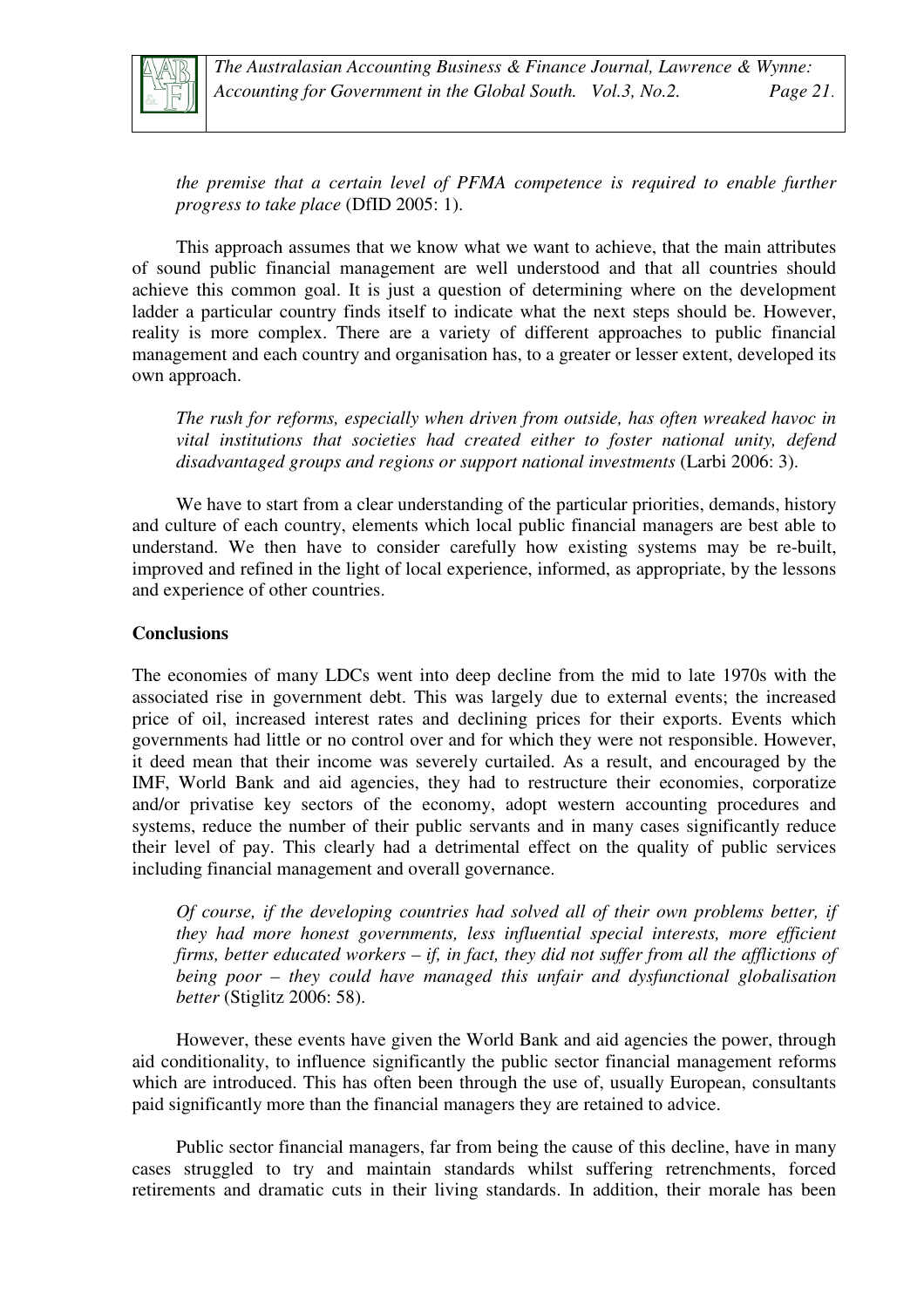

undermined. Global solutions do not necessarily satisfy local needs. The evidence of the previous sections demonstrate the failure of systems and procedures imported and implemented by "experts who may not appreciate the local history, society or culture in which they are sent to operate. The great expectations of the "solutions" results mostly in expensive failures.

*Costly failures have demonstrated that—as any other institutional reform—successful introduction of a programmatic MTEF takes years of persistent efforts consistent with capacity, resources, awareness, incentives, and institutional realities. The two ingredients of the approach are therefore gradualism and selectivity, and the main conditions of success are simplicity and communication. If prematurely introduced or badly implemented, a formal and detailed programmatic MTEF causes enormous waste, frustration, and illusion—for trivial or non-existent benefits. The same is true of the informatics infrastructure for public financial management* (Schiavo-Campo 2008: 26).

We need to build on and enhance existing public financial management capacity, to nourish it and facilitate its development. The local officials are the international experts for the systems they are responsible for managing. For any systems *the* international experts are the local officials. No consultant from outside the sector or country can know or understand the system as well as the public sector officials who have been managing the system for years, often in very difficult circumstances. These arose as a result of external events beyond their control or that of their governments. All public financial management reforms should be led by the relevant officials and should be subject to informed local political support.

Complex systems and reforms are always more risky than simple approaches. We need to ensure that proposed reforms are kept as simple as possible. "International best practice" has to be adapted to make it fit local conditions – international best practice is never the complete answer.

We also have to make sure that actual international best practice is being adopted and that it really has been tried and tested and been proved to be successful. Multi-year budget frameworks and programme budgeting may be good ideas, but they have been difficult to implement in practice. The UK tried for 30 years until 1997 to implement a three-year budget framework and it is not clear that the current arrangements will survive the recent international financial turmoil. France only implemented its current approach to programme budgeting from 2006 and is only implementing a three-year budget framework with effect from 2008. The US Government does not have an MTEF.

There are many other examples of reforms which were heavily promoted by aid agencies and international consultants which time has shown were either mistaken or carried significant additional associated costs. As the American academic, Wildavsky said, "the corridors of power are littered with the bodies of failed reforms".

It would appear that the World Bank and the IMF are now slowly revising their support for mega-reforms, such as the MTEF and IFMIS. In 2008, both organisations have held significant seminars reviewing the evidence for the success (or more common failure) of such reforms; the World Bank in March and the IMF in October. Thus in Benin, an action plan for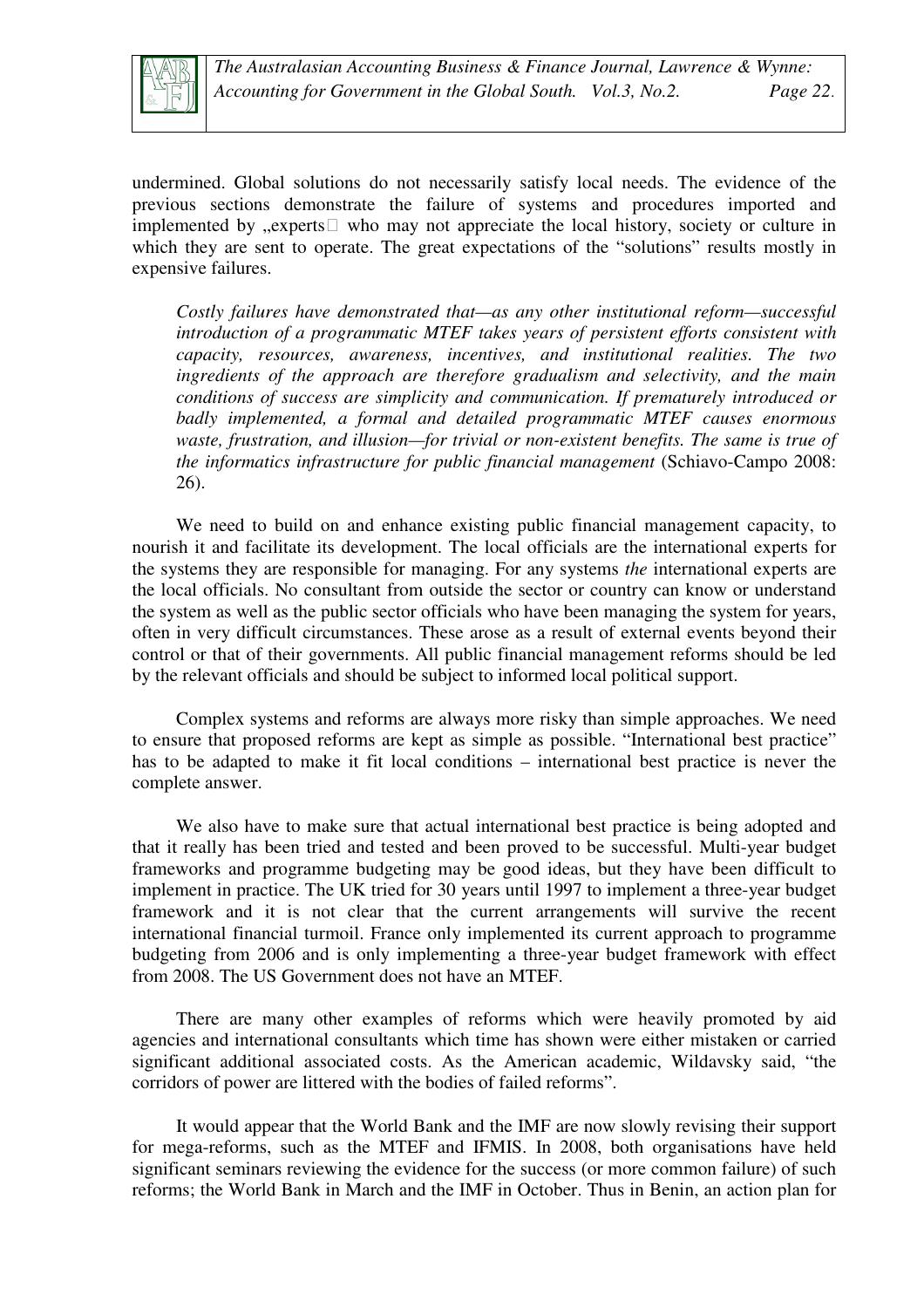

reform of public financial management developed in late 2008 for the donor community does not call for an MTEF or an IFMIS. Rather, it includes measures to improve the medium term projections of macro-economic aggregates and standards to ensure the compatibility of computer systems within the Ministry of Finance (Dendura, Chatelain and Schwap 2008).

However, there is still a long way to go. We need to gain widespread recognition that the governance and financial management problems suffered by many countries arose from global events over which they and their governments had little or no control. The international financial institutions and the donor agencies need to ensure that they use their financial power judiciously to enable public financial managers to take real leadership of their reform agenda.

The change agenda arising from the world recession and the election of Barack Obama as the next US president should help this process. We need a move away from mega-reforms such as MTEF and IFMIS. Public financial managers need to be provided with the political support and necessary resources to implement basic tried and tested reforms.

The World Bank says it is working for a world free of poverty. However, its prescriptions for public sector financial management are unlikely to achieve this ideal. The far more modest aims of the Millennium Development Goals are also now, as a consequence of the global recession, not likely to be achieved. The private sector free market approach of neoliberal and New Public Management reforms have failed. We need to change direction and build poverty reduction strategies on the firm foundations of redistributing resources from the richer to the poorer sectors of society through the use of progressive taxation and public services provided free at the point of use.

#### **References**

- AfDB/OECD (2006) Rwanda African Economic Outlook (general economic review) http://www.oecd.org/dataoecd/33/55/36741760.pdf
- Asian Development Bank Report (1989). *Appraisal of the low- income housing development project in Fiji*. Suva, Fiji.
- Ayee, J R A (2005) *Public Sector Management in Africa*, Africa Development Bank
- Berman B.J. and Tettey W.J. (2001) *African states, bureaucratic culture and computer fixes*, Public Administration and Development, 21
- Bond, P. (2006) *Looting Africa: the economics of exploitation*, Zed Books, London
- Brown, Michael Barratt (1995) *Africa's Choices: after thirty years of the World Bank*, London, Penguin Books
- Brumby, J (2008) contribution at IMF Seminar (2 October) *Medium-term Expenditure Frameworks: Lessons from Success and Failure in Advanced and Developing Countries* http://blogpfm.imf.org/pfmblog/2008/10/whither-medium.html#more
- Burnett, Nicholas and Kattan, Raja Bentaouet (2004) *User Fees In Primary Education,* Washington, The World Bank http://siteresources.worldbank.org/EDUCATION/Resources/278200-1099079877269/547664- 1099079993288/EFAcase\_userfees.pdf
- Byaruhanga, Charles (2002) *Poverty Reduction and Public Sector Reform in Uganda The Roles of Institutions in Past Experience and Challenges for the Way Forward*, Oxford, Consulting Africa
- Capps, Gavin (2005) *Re-designing the Debt Trap*, in International Socialism, issue 107, June http://www.isj.org.uk/index.php4?id=116&issue=107
- Christian Aid (2003) *The Trading Game: How Trade Work*, Oxford, Oxfam
- Chukwuma, O (2005) *The Medium- Term Expenditure Framework. The Challenges of Budget Integration in Sub-Saharan African countries*. World Bank Working Paper Series No. 82
- Clark, T and Dilnot, A, (2002) *Measuring The UK Fiscal Stance Since the Second World War*, Briefing Note No. 26, London, The Institute For Fiscal Studies
- Commission for Africa (2005) *Our Common Interest*, London, Commission for Africa http://www.commissionforafrica.org/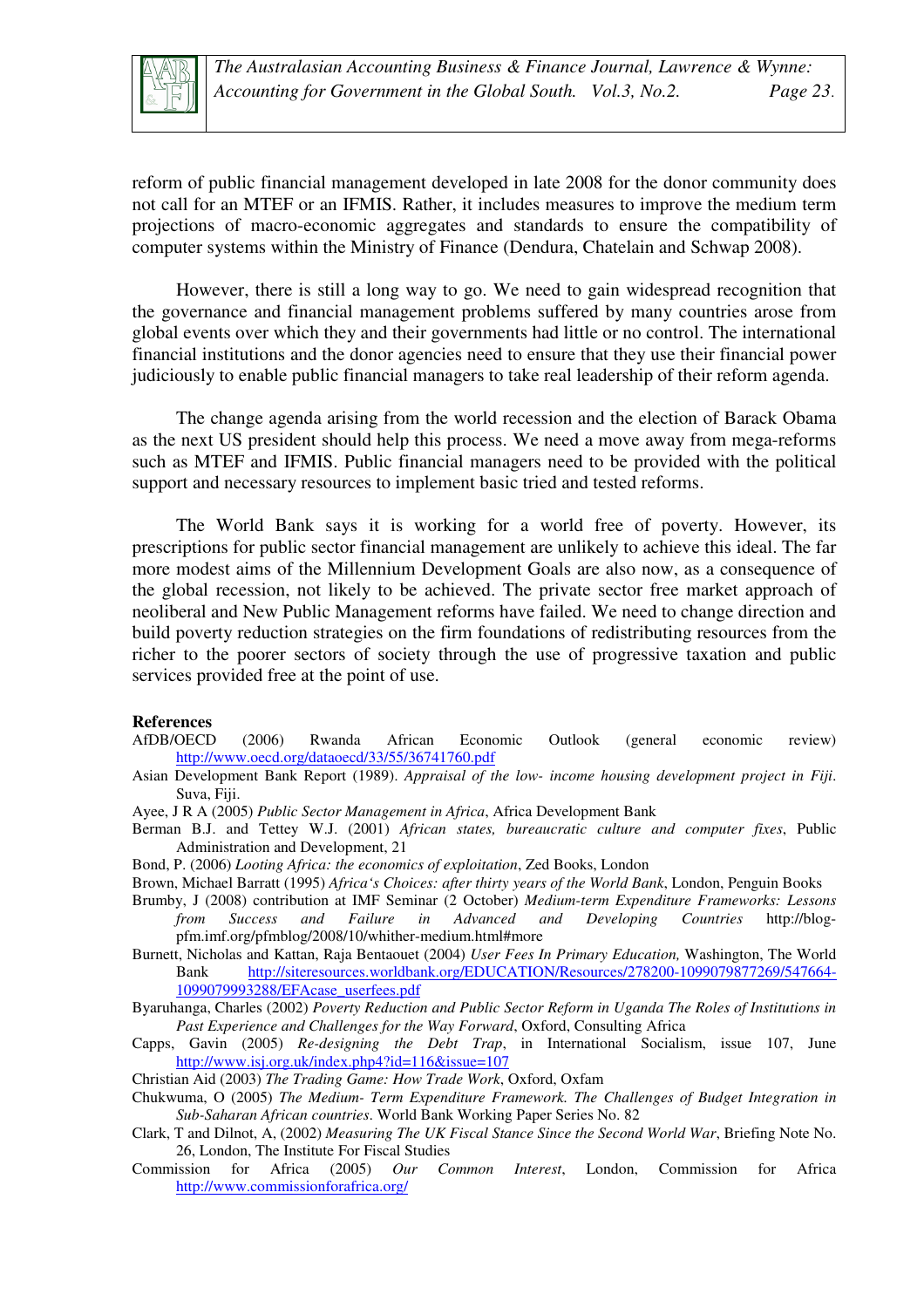- Dendura, Jérôme, Chatelain, Olivier and Schwap, Laurent (2008) Appui aud MEF pour la finalisation du Plan d'Action pour l'Amélioration de la Gestion des Finances Publiques, GTZ, December
- Department for International Development (UK). Country Profiles: Africa http://www.dfid.gov.uk/countries/africa/rwanda.asp

DfID (2005) *A Platform Approach to Improving Public Financial Management*, Briefing, London, DfID Dorotinsky, Bill (2008) *Public Financial Management reform – trends and lessons*, ICGFM DC Forum, June http://icgfm.blogspot.com/2008/06/bill-dorotinsky-on-public-financial.html

- Dorotinsky, Bill (2003) *Implementing Financial Management Information System Projects: The World Bank Experience Preliminary Results,* The World Bank, http://www1.worldbank.org/publicsector/egov/ReinventingGovWorkshop/dorotinsky.ppt,
- Duménil, Gérard and Lévy, Dominique *Costs and Benefits of Neoliberalism: a class analysis* updated version of the paper originally published as: Duménil G., Lévy D., 2001, *Review of International Political Economy*, Vol. 8, #4, 578-607 http://www.jourdan.ens.fr/levy/dle2005g.htm (29 October 2008)

eGov for Development (2007) http://www.egov4dev.org/ (24/8/2007)

- FAO (2005) *The State of Agricultural Commodity Markets 2004*, Rome, UN Food and Agricultural Organisation
- Fyson, Sara (2009), Sending in the consultants: development agencies, the private sector and the reform of public finance in low-income countries, *International Journal of Public Policy*, Vol. 4, Nos. 3/4
- Gauld, Robin and Shaun Goldfinch with Tony Dale (2006) *Dangerous Enthusiasms: E-government, Computer Failure and Information System Development*, Dunedin, New Zealand, Otago University Press
- Hashim, Ali and Allan, Bill, 2001, *Treasury Reference Model* World Bank and IMF http://www1.worldbank.org/publicsector/pe/trm.pdf
- Heeks, Richard (2006) *Implementing and Managing eGovernment* Sage, London
- Heeks, Richard (2002) *eGovernment in Africa: Promise and Practice*, Paper 13, IDPM, University of Manchester Hibou, Beatrice in Bayart, J. Ellis, S. and Hibou, B (1997) *The Criminalization of the State in Africa*, Oxford, James Currey Housing Authority *Corporate Plan, 1996- 2005.*
- Housing Authority of Fiji, Suva, Fiji. Sharma, U. and Lawrence, S. (2005), Public sector reform, global trends vs. local needs: the case of a state rental organisation in Fiji, *Journal of Accounting and Organizational Change*, 1 (2) : 141-164.
- Le Houerou P. and Taliercio R. (2002), Medium Term Expenditure Frameworks: From Concept to Practice. Preliminary Lessons from Africa, Africa Region Working Paper Series No. 28, The World Bank http://www.worldbank.org/afr/wps/wp28.pdf ILO/JASPA (1991) *Africa Employment Report 1990*, Addis Ababa International Monetary Fund (2008) *Poverty Reduction Strategy Papers,* A Factsheet – April, Washington DC, IMF http://www.imf.org/external/np/exr/facts/prsp.htm
- Kiragu, Kithinji and Mukandala, Rwekaza S. (2005) *Politics and tactics in public sector reforms: the dynamics of public service pay in Africa,* Dar es Salaam University Press
- Kumar, S M & Brar, PPS (2008) *Transition to IFMIS the Liberian Experience,* paper presented at the International Conference of the Controller General of Accounts of India, on 'Public Financial Management for Improving Programme Delivery: Issues and Challenges' in New Delhi, from 20th to 22nd October
- Leys, Colin (1996) *The Rise & Fall of Development Theory*, Oxford, James Currey Lienert I. and Feridoun S. (2001), *Systemic Weaknesses of Budget Management in Anglophone Africa*, IMF Working Paper 01/211
- Miller, P. and N. Rose (1990). Governing economic life, *Economy and Society* 19(1): 1-31.
- Ministry of Finance and Economic Planning (2007) *Economic Performance Indicators 2006 and Outlook for 2007* Kigali, Republic of Rwanda Ministry of Finance and Economic Planning (2007) *National Guide for Planning, Budgeting, and Policy Review*, January (Draft edition) Republic of Rwanda Ministry of Public Enterprises and Public Sector Reform. (2002). *Annual Report for 2002.* Suva, Fiji.
- Mohanty, M. (2005) Urban squatters, informal sector and livelihood strategies of poor in Fiji Islands, *Working Paper,* University of the South Pacific, Suva, Fiji.
- National Audit Office (UK) (2006a) *Delivering successful IT- enabled business change*  http://www.nao.org.uk/pn/06-07/060733.htm
- Neu D. (2001) Banal Accounts:Subaltern Voices, *Accounting Forum*, Vol. 25, Issue 4, Pages 319 333
- OECD (2005) *Paris Declaration on Aid Effectiveness*, Paris, OECD Office of the Auditor General of State Finances |(2006) *Report of the Auditor General to Parliament for the year ended 31 December 2005*, Kigali, Republic of Rwanda
- Office of Management and Budget (2007) Historical Tables Budget of the United States Government Fiscal Year 2008, page 126, http://www.whitehouse.gov/omb/budget/fy2007/pdf/hist.pdf (17 September 2008)
- Peterson, Stephen (2007) *Imperfect Systems IFMISs in Africa*, Harvard University